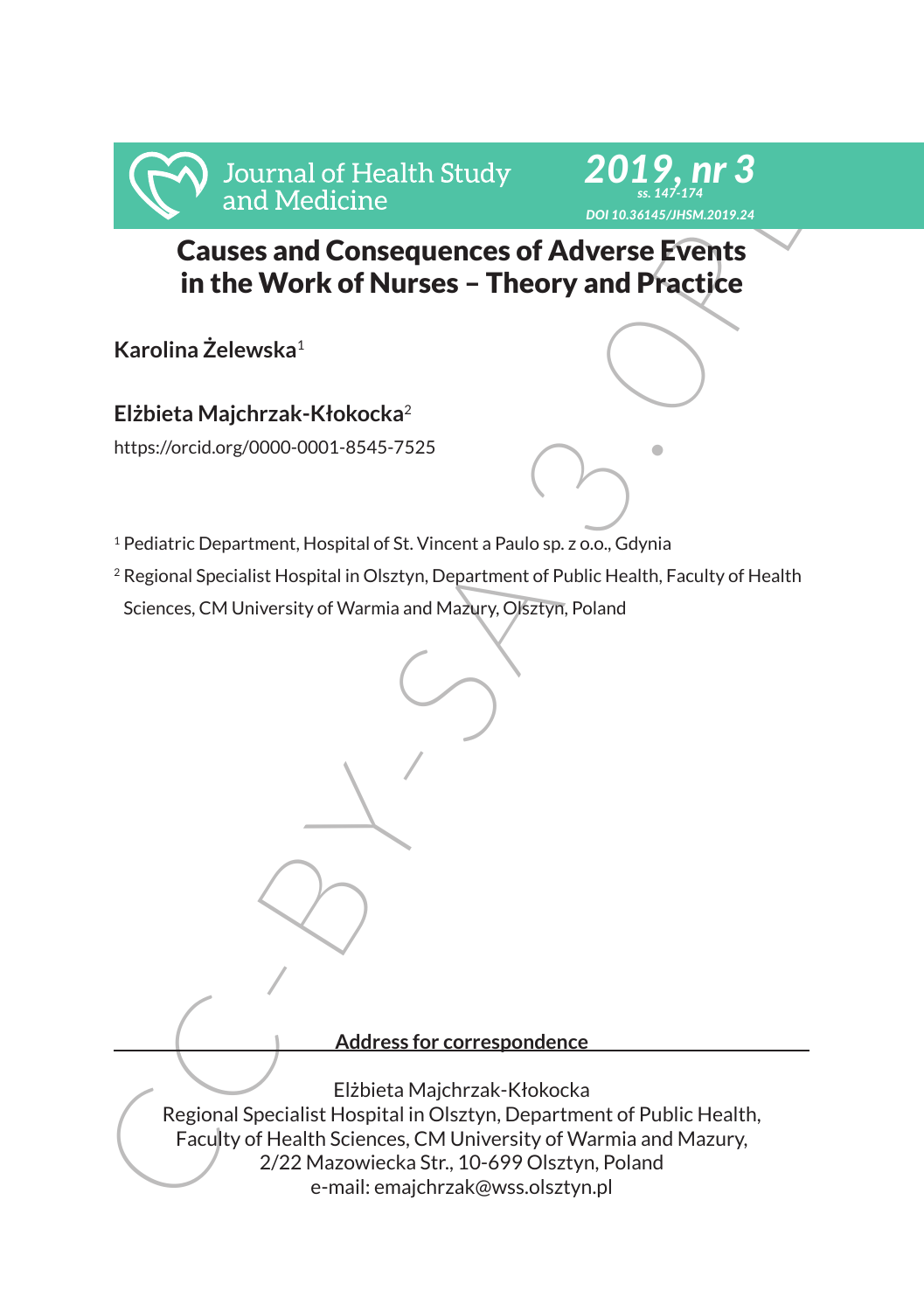### *Abstract*

### **Abbreviations**

| Abstract                                                                                                                                                                                                                                                             |                                                                                                                                                                                                                                     |  |  |  |  |
|----------------------------------------------------------------------------------------------------------------------------------------------------------------------------------------------------------------------------------------------------------------------|-------------------------------------------------------------------------------------------------------------------------------------------------------------------------------------------------------------------------------------|--|--|--|--|
| Introduction: The specificity of the nurse's work makes it a profession particular<br>ly vulnerable to the occurrence of adverse events and their frequency is still incre-<br>asing. This makes it particularly difficult to ensure a high level of patient safety. |                                                                                                                                                                                                                                     |  |  |  |  |
| Objectives: The aim of this study was to investigate the causes of adverse<br>events among nursing staff and the level of knowledge about adverse events<br>and consequences resulting from their reporting.                                                         |                                                                                                                                                                                                                                     |  |  |  |  |
| in hospitals in Trojmiasto.                                                                                                                                                                                                                                          | Material and methods: Diagnostic survey method and literature analysis<br>were used. A questionnaire technique was used. The author's questionnaire<br>was used as a research tool. The study group consisted of 102 nurses working |  |  |  |  |
| Results: After analysing the obtained study results, there were significant simi-<br>larities to the results obtained from other studies carried out on adverse events.                                                                                              |                                                                                                                                                                                                                                     |  |  |  |  |
|                                                                                                                                                                                                                                                                      | <b>Conclusion:</b> Even though most nursing staff reports the occurrence of adverse                                                                                                                                                 |  |  |  |  |
| events, some events are still not reported, and the nurses' level of knowledge                                                                                                                                                                                       |                                                                                                                                                                                                                                     |  |  |  |  |
| about the adverse events monitoring system is insufficient.                                                                                                                                                                                                          |                                                                                                                                                                                                                                     |  |  |  |  |
| Key words: nurses, adverse events, patient safety                                                                                                                                                                                                                    |                                                                                                                                                                                                                                     |  |  |  |  |
| <b>Abbreviations</b>                                                                                                                                                                                                                                                 |                                                                                                                                                                                                                                     |  |  |  |  |
| <b>CMJ</b>                                                                                                                                                                                                                                                           | Quality Monitoring Centre for Health Care                                                                                                                                                                                           |  |  |  |  |
| <b>JCAHO</b>                                                                                                                                                                                                                                                         | Joint Commission for Accreditation of Healthcare Orga-                                                                                                                                                                              |  |  |  |  |
|                                                                                                                                                                                                                                                                      | nizations                                                                                                                                                                                                                           |  |  |  |  |
| <b>NAM</b>                                                                                                                                                                                                                                                           | National Academy of Medicine                                                                                                                                                                                                        |  |  |  |  |
| <b>RCA</b>                                                                                                                                                                                                                                                           | Root Cause Analysis                                                                                                                                                                                                                 |  |  |  |  |
| <b>SAC</b>                                                                                                                                                                                                                                                           | Safety Assessment Code Matrix                                                                                                                                                                                                       |  |  |  |  |
| <b>WHO</b>                                                                                                                                                                                                                                                           | <b>World Health Organization</b>                                                                                                                                                                                                    |  |  |  |  |
| AĒ                                                                                                                                                                                                                                                                   | <b>Adverse Event</b>                                                                                                                                                                                                                |  |  |  |  |
|                                                                                                                                                                                                                                                                      |                                                                                                                                                                                                                                     |  |  |  |  |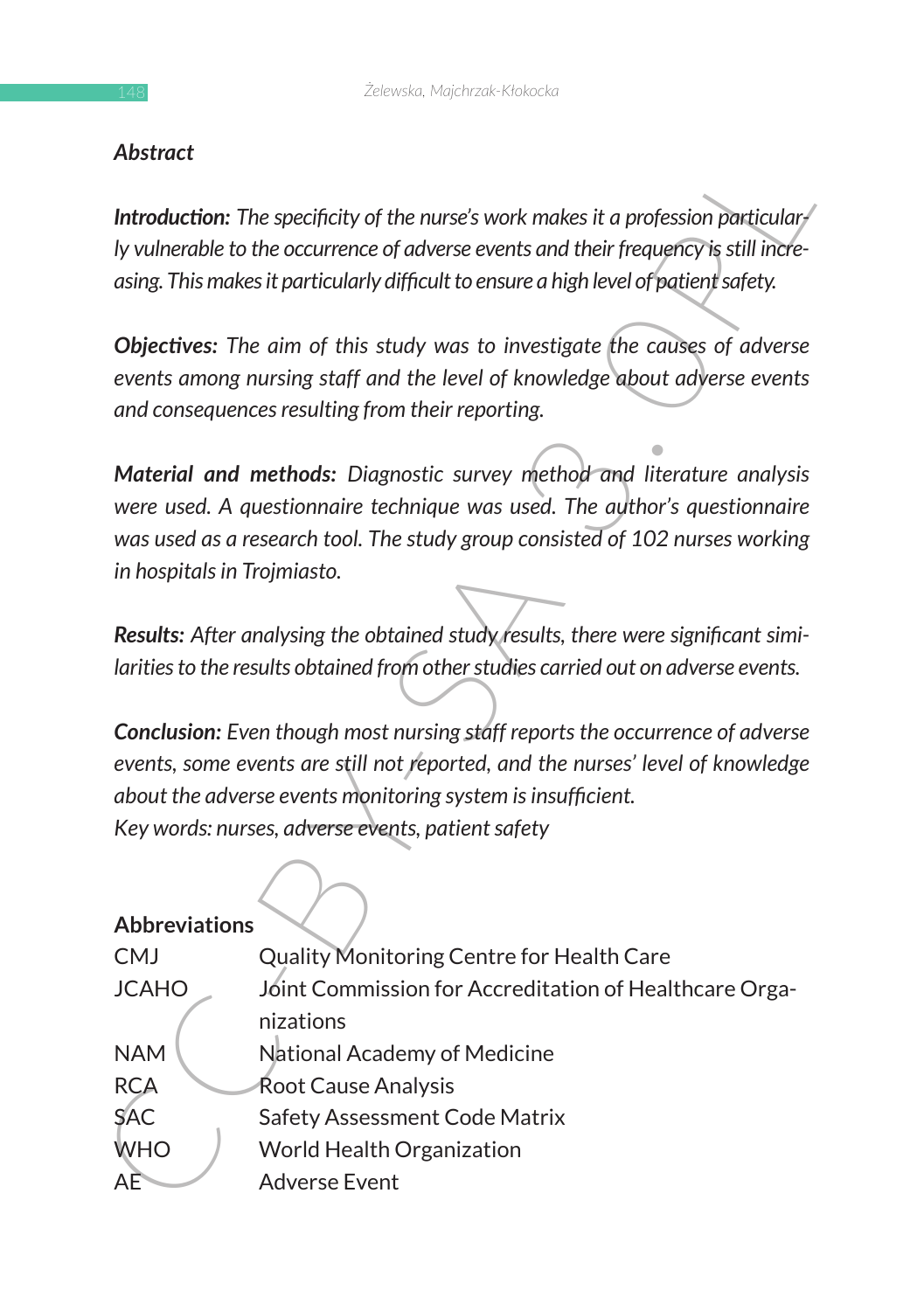### **Introduction**

Introduction<br>
Nursing is a profession that is constantly evolving and strives to provide<br>
Nursing is a profession that is constantly evolving and strives to provide<br>
ath. One of the overarching goals of professional care i Nursing is a profession that is constantly evolving and strives to provide the patient with the best conditions to maintain physical and mental health. One of the overarching goals of professional care is to provide the patient with high-quality medical services by ensuring their safety during hospitalisation. However, not only nurses, but many representatives of the medical professions (doctors, pharmacists, social workers, dietitians) participate in the treatment process. For this reason, it may be difficult to ensure patient's safety during treatment if the care system does not allow full information to be exchanged in a timely manner between all healthcare providers involved in the care process [1].

The specificity of the nurse's work makes this profession particularly vulnerable to the occurrence of adverse events.

Their number is still increasing. According to WHO (World Health Organization), medical errors affect every tenth patient, and from the data published in European Commission documents, it can be concluded that adverse events affect 8-12% of all patients who are hospitalised in the EU countries [2].

In Poland, adverse events are rarely reported by medical staff. This is due to the fear of consequences resulting from the event. For this reason, it is not possible to accurately determine their actual number. Adverse events, however, do not occur because of deliberate action of medical personnel to the detriment of the patient, but result from the complexity of functioning of health care systems, in which the effective results of treatment and therapy of each patient depend not only on the skills of individual employees, but on many factors [3].

### **Definition and types of adverse events**

At the end of the 1990s, three comprehensive studies on medical errors were published – studies at Harvard University, studies on the quality of healthcare in Australia, and studies in Utah and Colorado, which highli-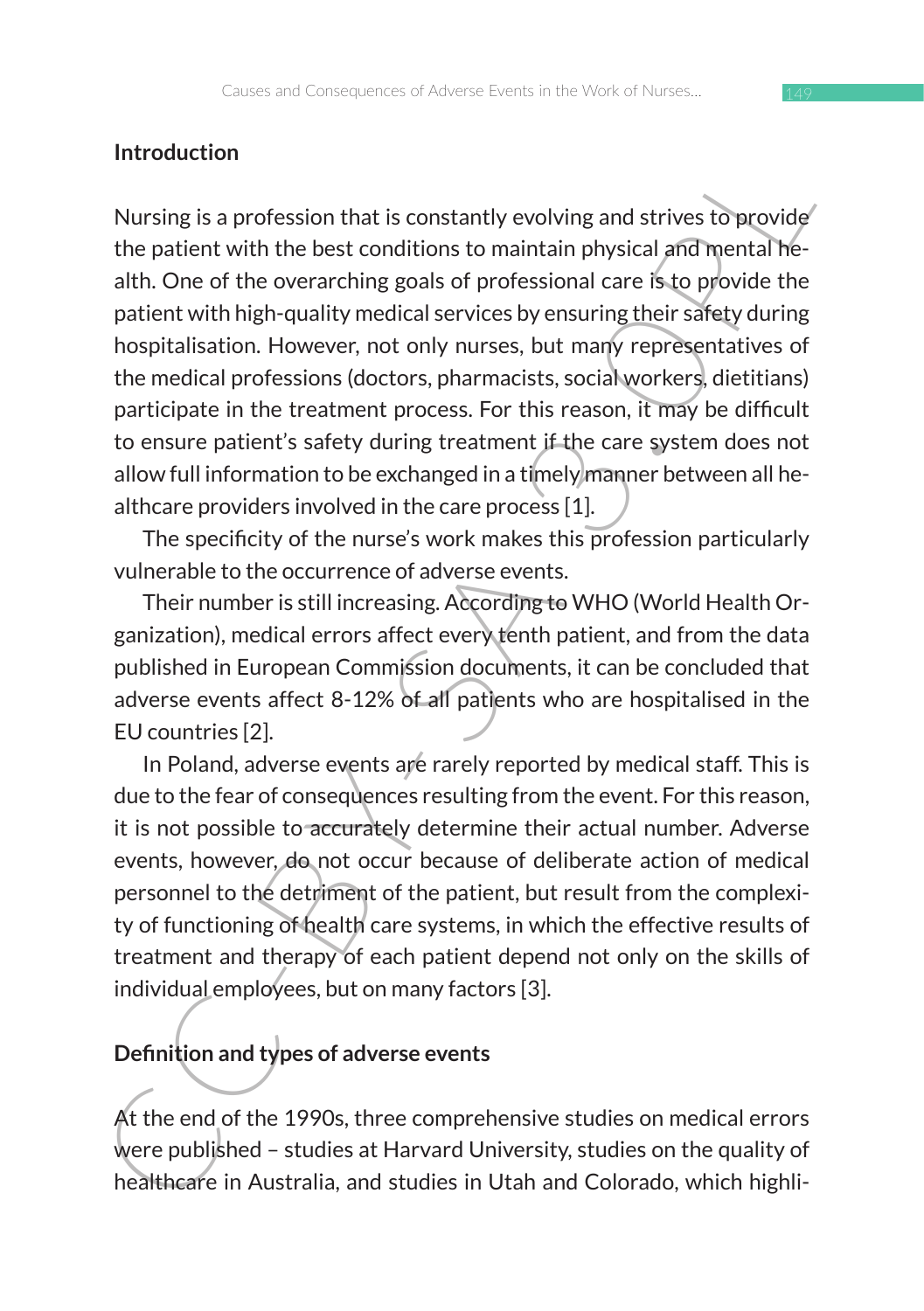ghted the importance of the concept of an adverse event [4]. Although adverse events are usually the result of medical intervention, not all adverse effects of treatment are the result of an error. Reflecting this fact, many researchers suggest that only avoidable adverse events can be attributed to medical error [5].

It is believed that a medical error occurs when a doctor, nurse or other medical employee did not exercise due diligence during their professional activities or exceeded his competences as a result of which the patient lost their life or health [6].

The Act of 6 November 2008 on patient rights and the Patient Ombudsman introduces the concept of a medical event. They should be distinguished from medical error, because a medical event is a broader concept [7].

The notion of medical occurrence refers to: "Infection of the patient with a biological pathogen, bodily injury or disturbance to the patient's health or death of the patient as a consequence of inconsistent with current medical knowledge:

- 1. diagnosis, if it caused improper treatment or delayed proper treatment, contributing to the development of the disease,
- 2. treatment, including surgery,
- 3. use of the medicinal product or medical device."

To consider a given situation as a medical event, the following criteria must be met: occurrence of the described effect (infection, injury, death) following a diagnosis, treatment or use of a medical product that is not in accordance with current knowledge [8].

gitted in inputation to the contexplant of an adverse events are usually the result of andexisting the result of medicial intervention, not all adverse events are usually the result of an error. Reflecting this fact,<br>many If the above-mentioned situations occur, the patient has the right to seek damages or compensation and may apply for a medical incident to be established. Then, proceedings are pending before the voivodship commission for adjudicating on medical events competent with regard to the location of a given hospital [9].

According to some authors, the term "error" carries a stigma that can cause negative feelings, such as guilt and anger. They maintain that the term "error" is unduly negative and strengthens the culture of seeking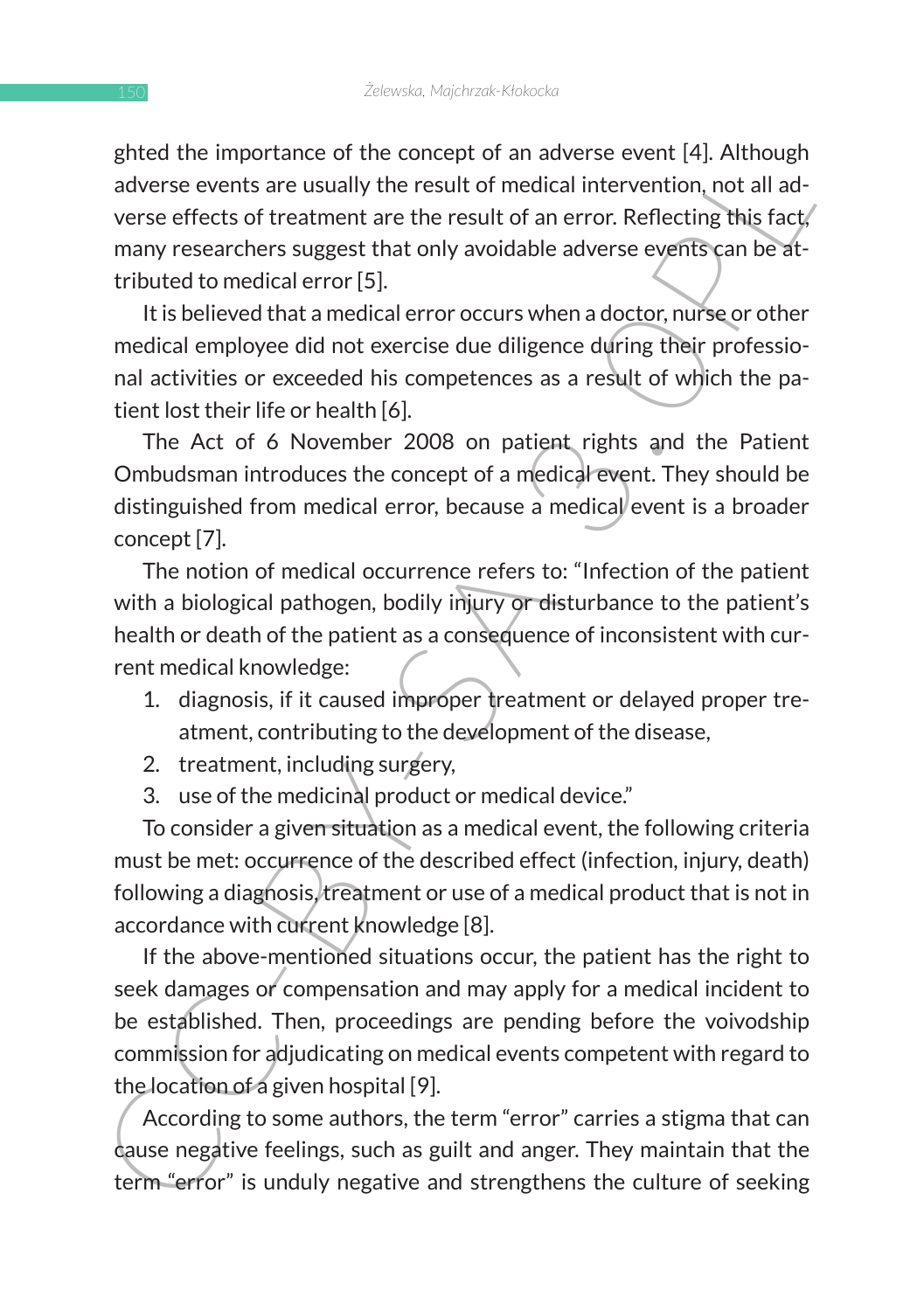guilty. A doctor or nurse whose self-confidence and morale have been damaged by the error may act less effectively and efficiently and may even consider giving up a career in medicine [10].

Recently, the concept of medical error has been replaced by the concept of adverse event.

According to NAM, an adverse event/harm event is an unintended, but not always unexpected result of medical treatment. According to JCAHO (Joint Commission for Accreditation of Healthcare Organizations) and CMJ (Centre for Quality Monitoring in Health Care), this damage occurred during or as a result of treatment, but not related to the natural course of the disease and the patient's health. It is also a risk of damage. We can also distinguish a near-miss adverse event. It is a situation which, thanks to an action taken or by accident, ended successfully (the event did not affect the patient and no damage occurred) [11].

The currently accepted categorisation of adverse events was developed by the Canadian Patient Safety Institute in 2012 (Fig. 1).

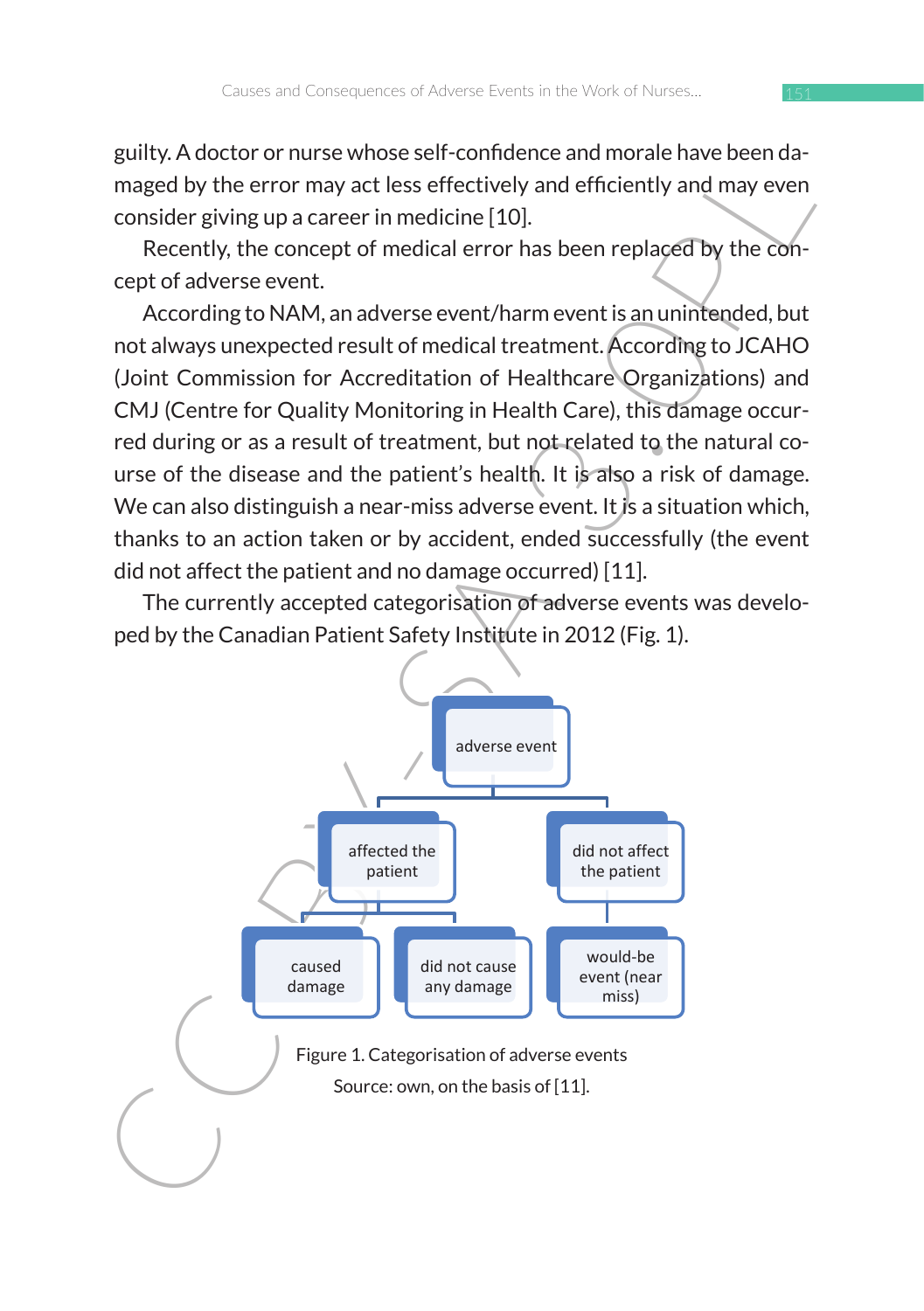Adverse events may include:

- clinical activities: incorrect identification of the patient, the surgical site, procedures, foreign body left in the operating field, incorrect diagnosis, failure to provide care;
- pharmacotherapy: wrong medicine, wrong dose, wrong patient, wrong time of drug administration, solvent, route of administration, administration after expiration date [12].

Althous: events inay much the particle of the particle and the particle and the condition of the particle and the considered tag anomic red diate, procedures, foreign body left in the operating field, incorrect identificat A common mistake made by nurses includes the performance of medical orders that were not entered in the individual medical order sheet. This is the only document on the basis of which nurses can perform medical procedures. This obligation is regulated by the Regulation of the Minister of Health of December 21, 2006 on the type and scope of medical documentation in healthcare facilities and how it is processed (Journal of Laws of 2006, No. 9, item 45). It often happens that the entered medical orders are illegible or incomplete, which may cause a mistake. The risk of making a mistake increases especially when the tasks are carried out by overworked staff and in a hurry [13].

Adverse events may also include:

- transfusion of blood and its components: incorrect identification of the patient, administration of the wrong unit, other activities related to transfusion of blood, blood products;
- medical equipment, work organization: equipment failure, lack of availability of medical devices, insufficient on-call staff;
- other: e.g. falls, suicides, suicide attempts [12].

Adverse events that affected the patient and cause harm constitute a limited subset of all medical errors. Most errors do not cause injury to patients, because the error was identified in time and mitigated, the patient was immune or because of mere luck. Error cause model - "Swiss cheese model" (Fig. 2.) James Reason illustrates how this concept applies to healthcare [10].

According to him, most complex systems and work environments, such as hospitals, have several layers of protection that provide protection against the negative consequences of error (marked by se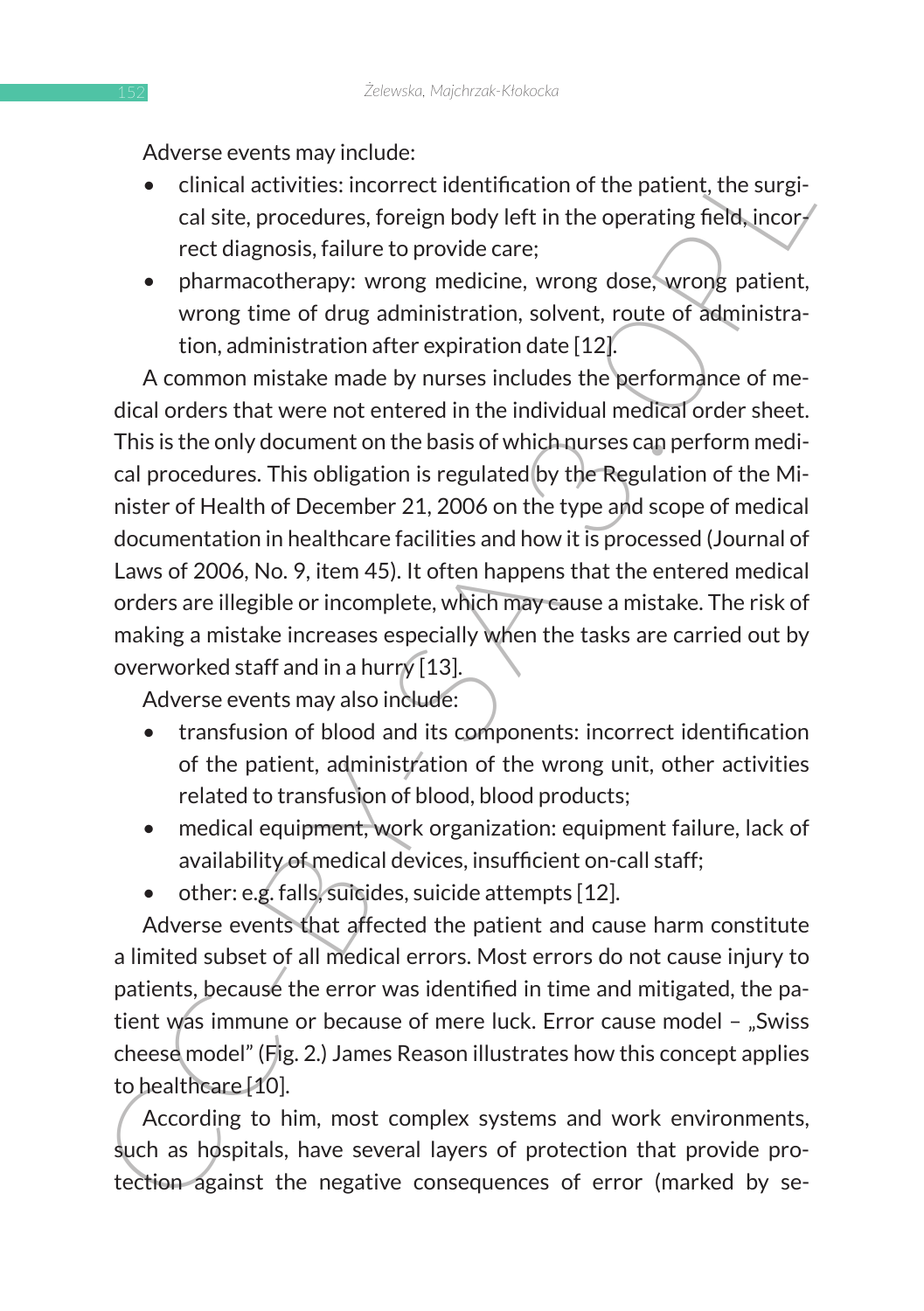veral pieces of Swiss cheese). Despite these safeguards, each layer of protection has numerous holes or flaws (holes in individual slices). Patient injury occurs only when circumstances arise that cause the de $_7$ fects of each of the individual layers of protection (or holes in the slices of cheese) to level out in a way that allows the error to penetrate their protection and reach the patient [4].



Currently, the phenomenon of "dissociation of medical error" is being discussed. This means that there are many reasons that lead to an adverse event. One of them is ergonomic problems in the work of nurses. Among them, there are factors such as:

- shift work, overtime, night time,
- interpersonal conflicts, time pressure, constant stress,
- insufficient nursing staff,
- exposure to chemical, biological or physical agents [15].

The table below presents a detailed list of factors that may contribute to errors in clinical practice.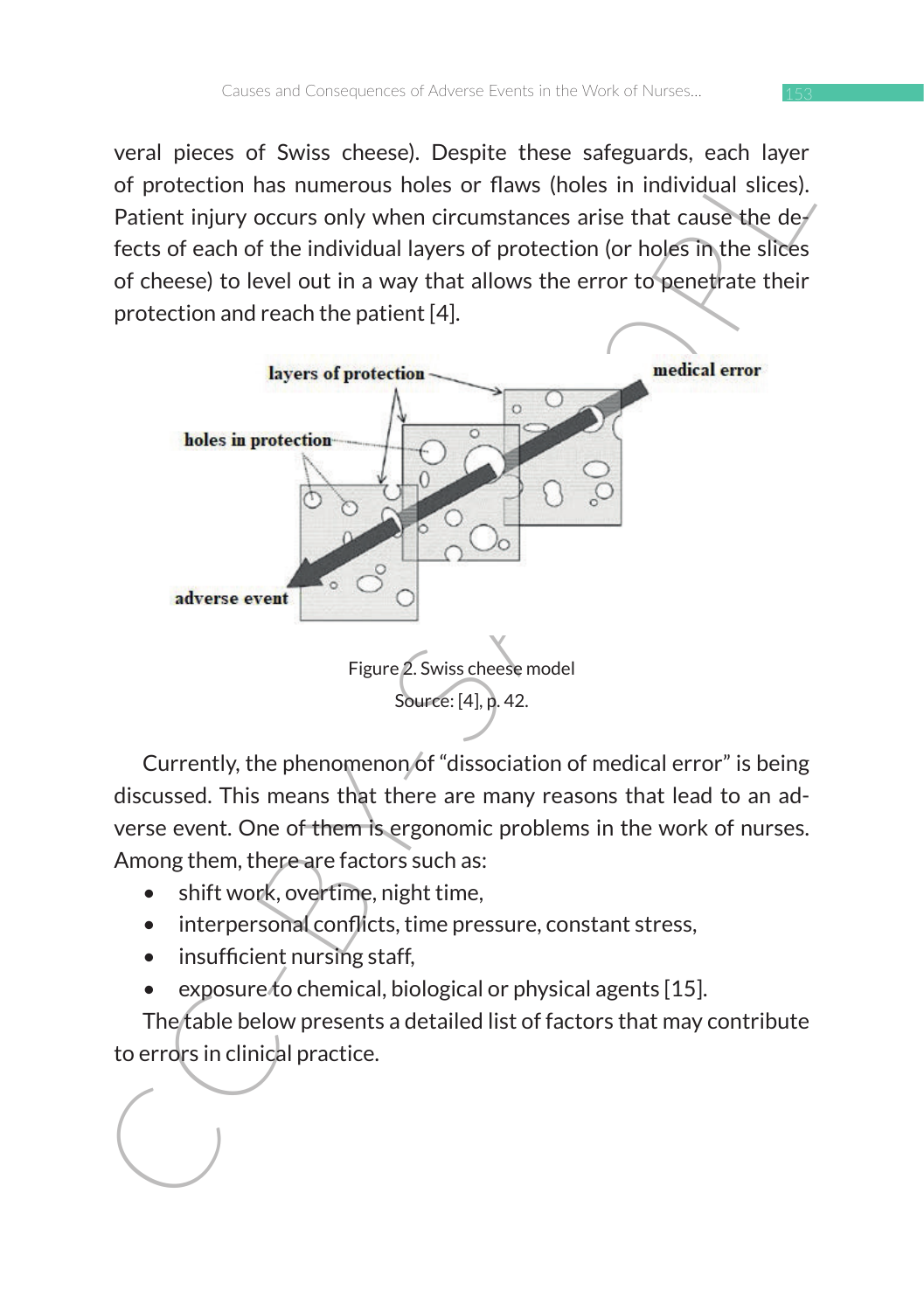|                                                                            | Table 1. Factors arrecting the occurrence of errors                                                                                                                                                                                                                                                                                                                                                                                                                 |
|----------------------------------------------------------------------------|---------------------------------------------------------------------------------------------------------------------------------------------------------------------------------------------------------------------------------------------------------------------------------------------------------------------------------------------------------------------------------------------------------------------------------------------------------------------|
| <b>FACTOR TYPE</b>                                                         | <b>ASSOCIATED FACTORS</b>                                                                                                                                                                                                                                                                                                                                                                                                                                           |
| Factors that depend on the patient                                         | Health<br>Language and communication<br>Personality, social factors                                                                                                                                                                                                                                                                                                                                                                                                 |
| Factors related to the implemented tasks<br>and the way they are performed | Assigning tasks<br>Availability of protocols and their use<br>Accuracy and availability of results<br>Measures to help decision making                                                                                                                                                                                                                                                                                                                              |
| Staff-related factors                                                      | Knowledge and skills<br>Competence<br>Mental and physical health                                                                                                                                                                                                                                                                                                                                                                                                    |
| Teams-related factors                                                      | Written communication<br>Verbal communication<br>Seeking support<br>Team structure                                                                                                                                                                                                                                                                                                                                                                                  |
| Work environment-related factors                                           | Employment level<br>Workload<br>Equipment availability<br>Support for managers<br>Working environment<br>Physical factors                                                                                                                                                                                                                                                                                                                                           |
| Management and organization-related<br>factors                             | <b>Financial resources</b><br>Organisational structure<br>Policy, goals and standards<br>Safety culture                                                                                                                                                                                                                                                                                                                                                             |
| Factors related to the organization and its<br>functioning                 | Organisation finances<br>Health care organisation<br>Relations with other organizations                                                                                                                                                                                                                                                                                                                                                                             |
| Adverse event monitoring system - assumptions                              | Source: [12].<br>Researchers in human factors have acknowledged the importance of re-                                                                                                                                                                                                                                                                                                                                                                               |
|                                                                            | cognising errors (with appropriate timely feedback) as a powerful tool<br>for learning, shaping behaviour, and achieving goals. Adverse event moni-<br>toring systems are designed to enable learning from their mistakes [14].<br>At the beginning of 2017, the Ministry of Health submitted for public<br>consultation draft assumptions for the bill on quality in health care and<br>patient safety, which aims to introduce legal and organisational solutions |
|                                                                            | to the Polish health care system to achieve the overarching objectives of                                                                                                                                                                                                                                                                                                                                                                                           |

#### Table 1. Factors affecting the occurrence of errors

### **Adverse event monitoring system – assumptions**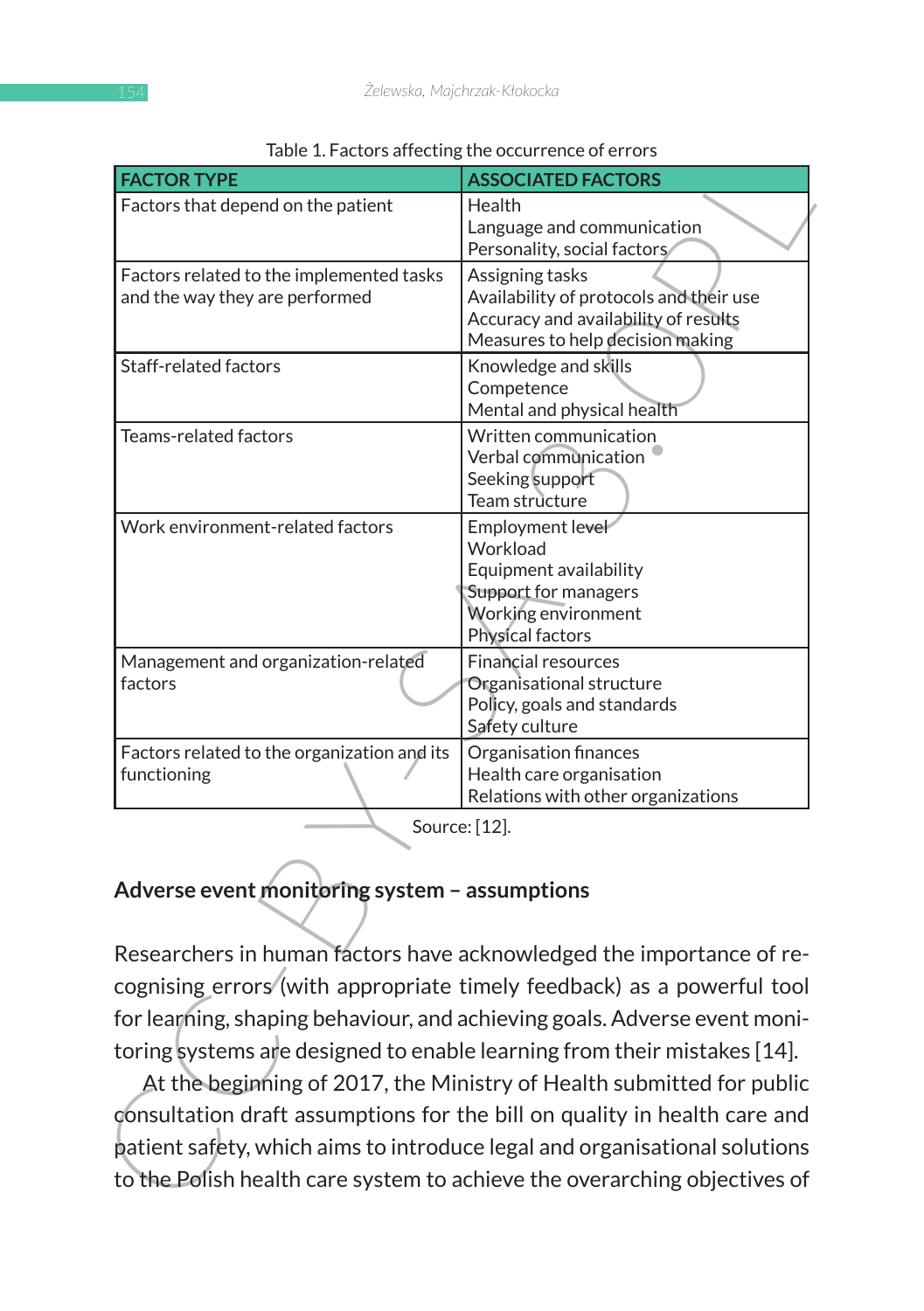health policy regarding the quality of services provided, primarily due to the implementation of quality and safety monitoring systems, reporting and analysis of adverse events, risk management, medical records and the accreditation system for healthcare entities [18].

The bill involves the creation of an Agency for the Quality of Health Care and Patient Safety to replace the Quality Monitoring Centre for Health Care. Its task is to constantly monitor the quality of work of entities carrying out medical activity in the area of obligations resulting from the draft provisions, including operating an adverse event monitoring system [18].

#### **System assumptions**

According to the assumptions of the project of the Ministry of Health from July 1, 2019, the obligation will be implemented to monitor adverse events, as well as to report them to the Agency for Health Care Quality and Patient Safety. Based on the obtained information about high risk events, it will analyse and give recommendations that will be presented as so-called security messages. An adverse event monitoring system is necessary to identify solutions to improve patient safety [16].

neati policy regarding the quality on services provided, primarly due to<br>the implementation of quality and safety monitoring systems, reporting<br>and analysis of adverse events, risk management, medical records and<br>the accre This system is a response to the expectations of society and is also an indicator of the level of risk in the health care system and helps improve the quality of services provided. Currently, the register of medical events and drawing constructive conclusions from their analysis is one of the elements in assessing the quality of medical care in the hospital accreditation program. Accreditation forces the analysis and collection of data on the clinical activity of the therapeutic entity, including adverse events [12].

According to the assumptions of the system, all engaged persons should participate in the reporting of adverse events, not only medical personnel but also patients and their families. Reporting is voluntary, unencumbered, and reported information about the event, while the data of the reporting person is confidential [12].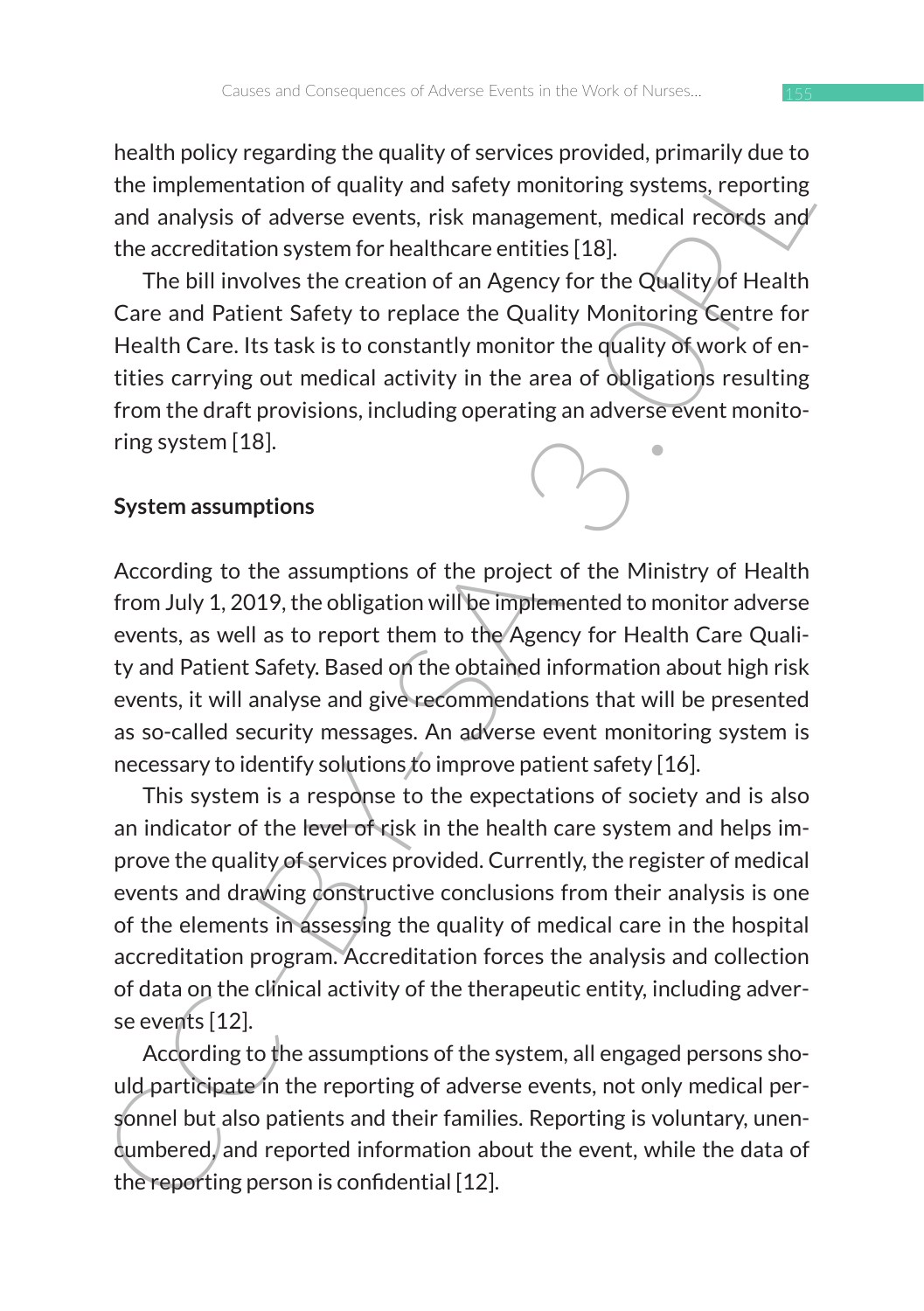The adverse event reporting system works independently of other systems and regulatory processes in force (professional and criminal liability system, system of complaints). The content of the reports is protected against court and prosecutor's insight, and the person reporting the event should not be subject to any judicial or disciplinary proceedings.

The system is not intended to find a person responsible for the occurrence of an event. Attributing blame is considered to be the main limitation of the health care system, which makes it difficult to improve the quality of care and manage risk properly [17].

Reporting an adverse event is based on an established form, and its analysis is carried out according to specific guidelines – the London Protocol or root cause analysis (RCA) [12].

#### **Adverse event reporting procedure**

In a above event reporting system was interpending of unit<br>systems and regulatory processes in force (professional and criminal lia-<br>bility system, system of complaints). The content of the reports is protec-<br>ted agains co The management of the healthcare entity decides to introduce a system for reporting an adverse event. They also appoint a leader and team, define their tasks and scope of responsibility, and introduce patient safety policy in the entity. They present assumptions and concepts to subordinate staff. Support the leader in their work and are responsible for introducing new recommendations [18].

When an adverse event occurs, it is very important to provide medical care, inform the patient or their family about the event, emotional support for the patient and personnel participating in the event, proper protection of medical items and documentation. Adverse event can be reported by both medical and non-medical staff up to 24 hours after its occurrence by completing an electronic or paper form.

In accordance with WHO recommendations, the form needed to report an adverse event should contain elements such as: employee data, their position, patient data (age, gender, General Ledger number), event location, time of occurrence of the event, factors that influenced the occurrence of the event, event categorisation, result of the event (for the hospital and the patient), direct reaction after the event, comments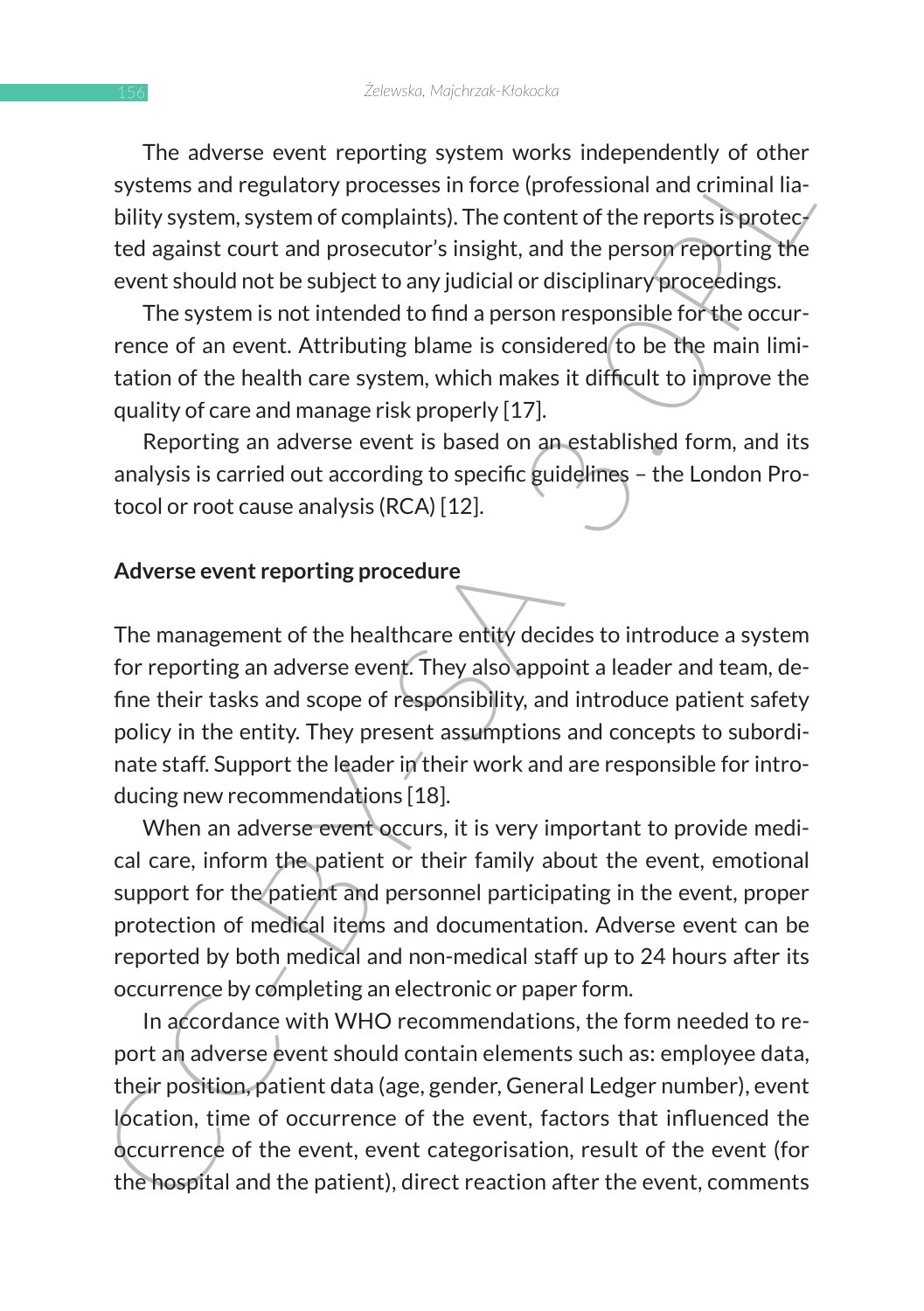and notes. Data such as time and location of the event, as well as patient and reporting person's data are deleted after 14 days from reporting [12].

and notes. Data studies after the control of the event, as well as the spectral of the technical or the scenario of the team leader who reads the re-<br>The adverse event report is sent to the team leader who reads the re-<br>p The adverse event report is sent to the team leader who reads the report and decides to carry out the analysis and explanation or to withdraw from it. Then selects the analysis method. The composition of the team which carries out the analysis of the request, searches for existing problems and conducts proceedings to investigate the event is determined. Interviews with participants of the incident are carried out, the severity and likelihood of occurrence are assessed, and root cause analysis done. To assess the severity of the event and the likelihood of occurrence, the SAC safety evaluation matrix giving a point score is used (Table 2). It was developed by the National Patient Safety Centre at the Department of War Veterans [12].

| $10010 \pm 10110$ called $10100$ and $10111$ |                             |           |          |            |  |  |  |
|----------------------------------------------|-----------------------------|-----------|----------|------------|--|--|--|
| <b>SAFETY</b>                                | <b>GRAVITY OF THE EVENT</b> |           |          |            |  |  |  |
| <b>EVALUATION</b><br><b>MATRIX</b>           | disastrous                  | important | moderate | irrelevant |  |  |  |
| PROBABILITY                                  |                             |           |          |            |  |  |  |
| RARF                                         |                             |           |          |            |  |  |  |
| <b>FREOUENT</b>                              |                             |           |          |            |  |  |  |
| EXTRAORDINARY                                |                             |           |          |            |  |  |  |

Table 2. Event Safety Evaluation Matrix

Source: [19], p. 15-20.

Each event can receive from 1 to a maximum of 3 points. Its value is determined on the basis of the intersection of a given column and row in the table above  $\Lambda$  point means low threat, 2 moderate, 3 high threat, high damage). An event scored at 3 points indicates a serious adverse event [19].

The incident analysis can be based on the RCA (root cause analysis) model recommended for the analysis of serious events, which was developed by the US National Patient Safety Centre at the Department of Veterans' Affairs or according to the British model – London Protocol.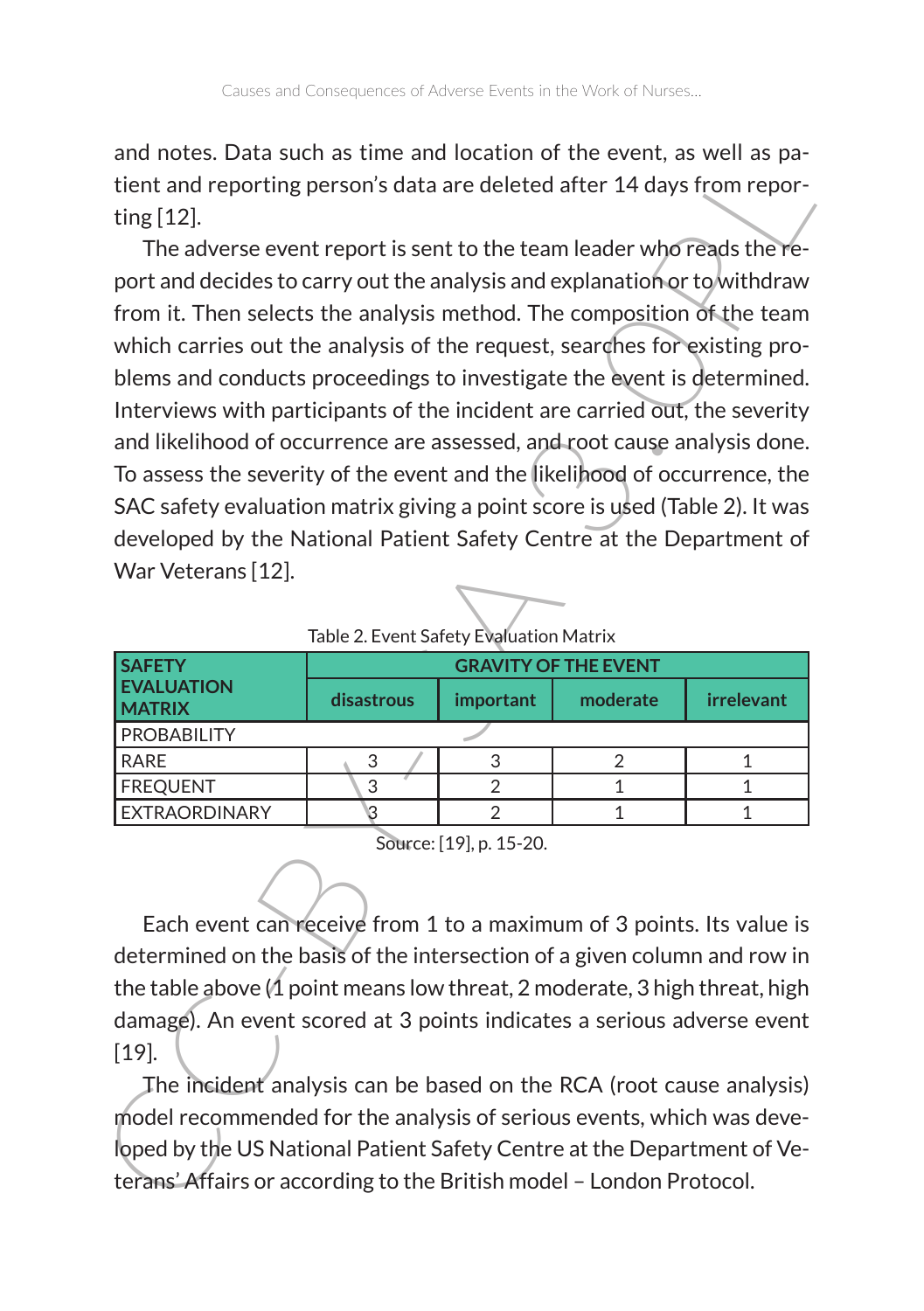The team determines additional factors that may have led to an adverse event. The most important questions when analysing the causes of an adverse event are: "What happened?", "When did it happen?", "How did it happen?", "What to do so that it does not happen again?". This makes it possible to find the reasons for the event, and not the person responsible for the adverse event [12].

After analysing the event, the recommendations are defined and implemented to prevent a similar adverse event from occurring in the future. These can be, among others, training for staff. Active management of the branch is essential at this stage. The effectiveness of introduced changes and solutions is also monitored. The person who reported the occurrence of an adverse event is given feedback on the analysis of the event (Fig. 3). A very important element is also the dissemination of information about the implemented solutions and necessary changes. The entire process of analysing an event should take about 10 days from the time when the adverse event occurred [19].

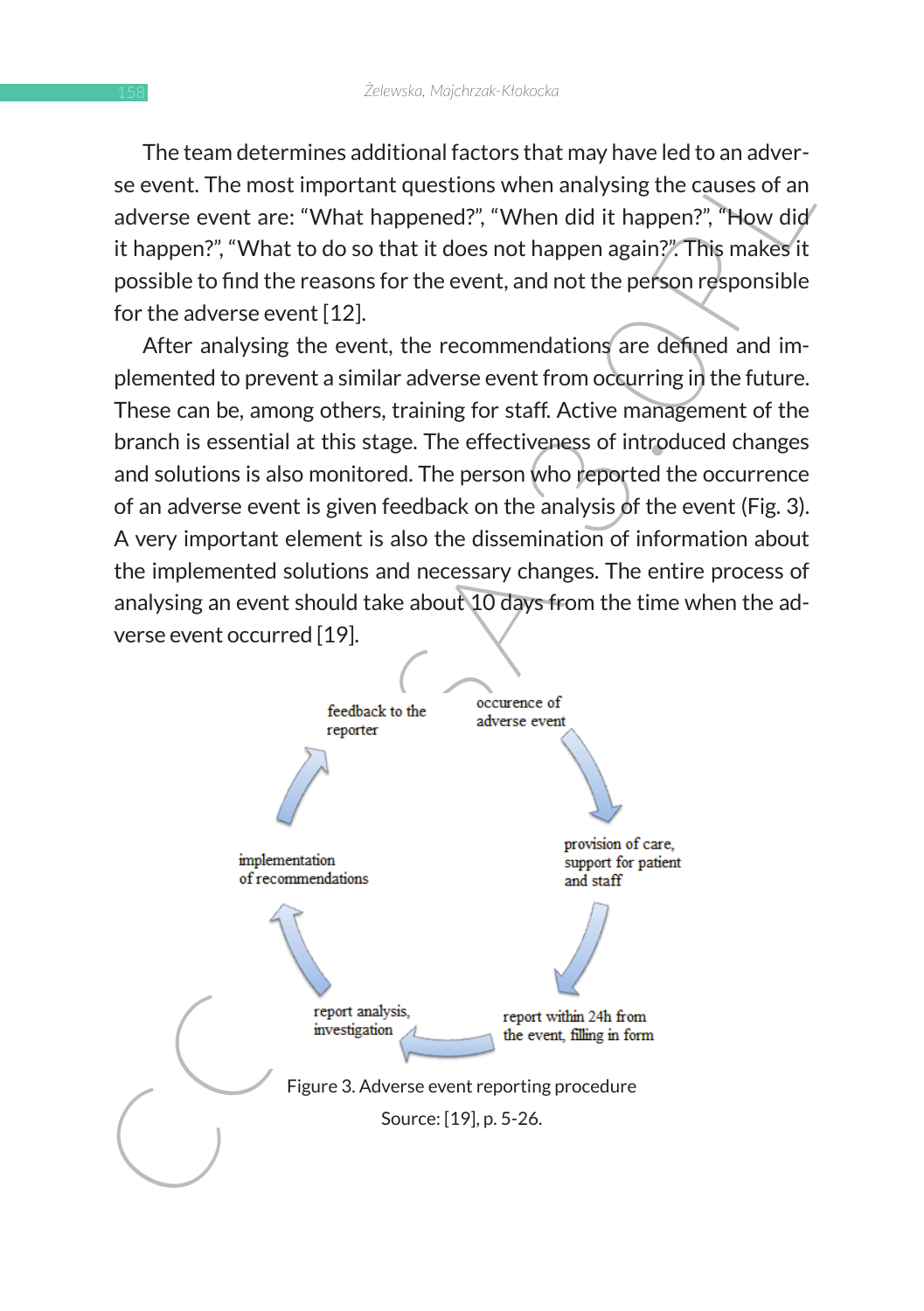Developing a strategy after the analysis should be based on factors that are important for patient safety. Recommendations that fall within the management's competence should be implemented.

#### **Adverse event analysis teams**

Adverse events considered serious and the near-miss adverse events should be analysed using root cause analysis (RCA) [12].

Decoting a strategy affer the allargy sisted to the ractions that are important for patient starty. Recommendations that fall within the management's completence should be implemented.<br>
Adverse events considered serious an The analysis is performed by a special team that is appointed by the management of the medical entity. It is resolved after the event analysis is completed. A person who appears in each team for adverse event analysis is the team leader. A specially trained person in the field of patient safety can be a leader. The leader and the management decide who of the people involved in the adverse event will be in the team. There are usually 4 to 10 people in a team. There is also the possibility of ad hoc appointment of experts in various fields that are helpful in analysing the event. It is significant that the team should include a person who is a representative of the management of the medicinal entity [19].

An important element is to schedule the team's work (meeting dates, meeting place, supporting materials). Meetings of the entire team take place according to a predetermined order, at a specific time and are mandatory, absence is only allowed in exceptional cases. The management is responsible for ensuring that the team has sufficient time for their work. Meetings should be held on a neutral ground, i.e. in a place that is distant from the ward in which the event occurred. Usually two to three such meetings take place, each lasting about two hours. In addition, the time needed by the team leader to analyse a given case, conduct interviews, visit the incident site, and prepare a final report should be taken into account [19].

## **The legal aspect of adverse events**

The system assumes the exclusion of legal consequences for persons who report an adverse event (the exception is intentional fault or negligence)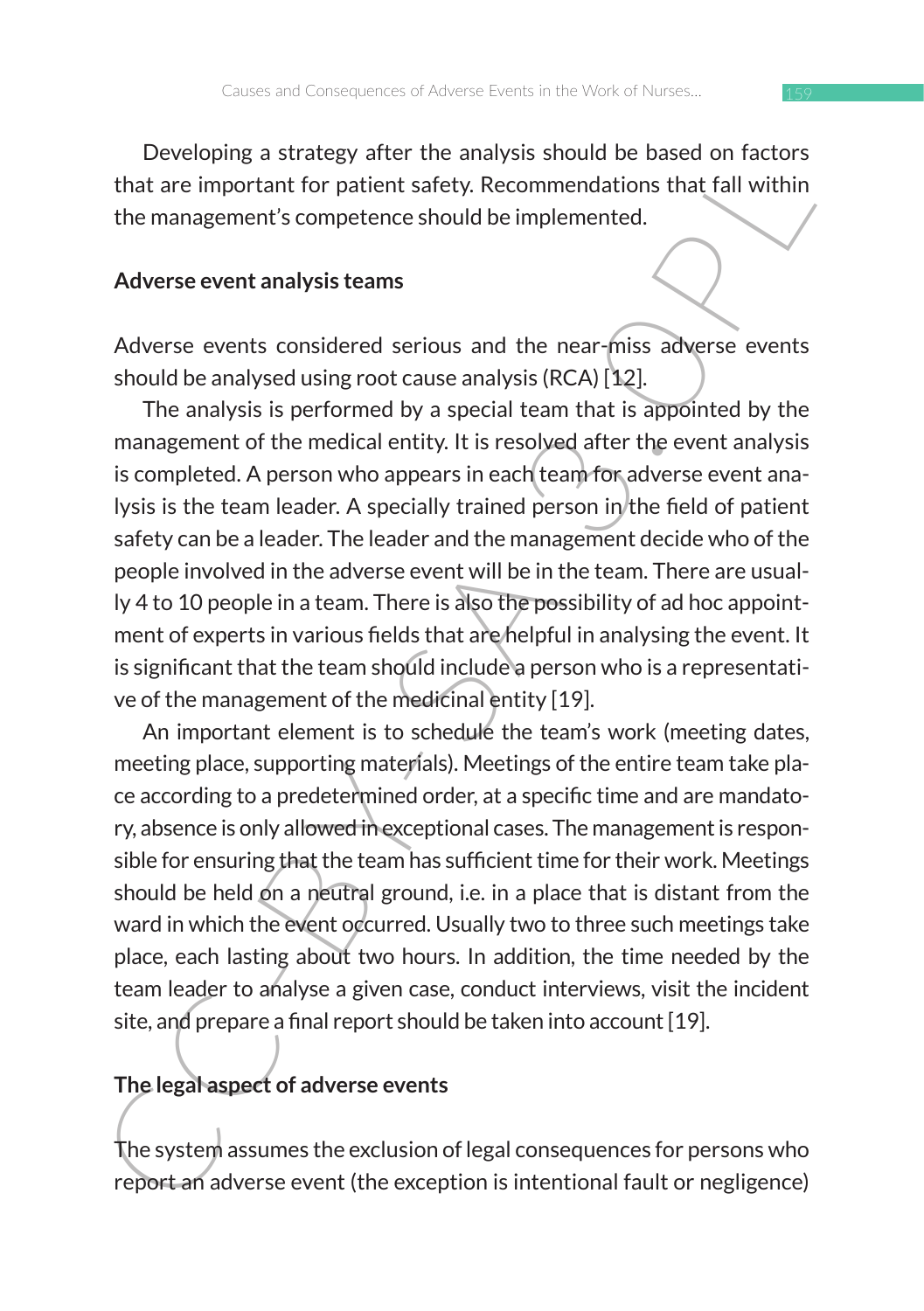and prevents access, including judicial or prosecutor's insight, into the content of data that is collected in the adverse events monitoring system. The assumptions of the project show that a person who reports such an event will not be subjected to disciplinary proceedings by their employer and will not be subject to criminal liability (excluding intentional fault or negligence) [8].

If an adverse event occurs, the employer should begin the analysis process and corrective actions that will not be aimed at finding and blaming the person responsible for the error, and above all the functioning systems that contributed to the error.

The difference between the terms "adverse event" and "medical event" should be emphasised. The occurrence of a medical event is the basis for initiating proceedings before the Provincial Commission for Adjudication on Medical Events [20].

Unlike medical events, an adverse event is usually characterised by the lack of premises that would trigger liability (there is no fault, there is no cause and effect relationship between the operation of hospital staff and the resulting damage, there was no incompatibility with current medical knowledge) [21].

Responsibility for a medical incident is sought before voivodship commissions for adjudicating on medical incidents on the basis of the Act on Patient Rights and the Patient Ombudsman of November 6, 2008. Medical events nowadays are increasingly the cause of lawsuits. There is also a tendency to award higher and higher amounts due to the patient for compensation and redress [8,20].

and prevents. access, including jouckiain or prosecutors insignit, mind the education for the project show that a person who reports such and will not be subjected to disciplinary proceedings by the The project show that a The Adverse Events Registry cannot constitute a source of claims for recipients, but should serve as a tool that will contribute to eliminating the causes of adverse events. The experience of countries where monitoring of adverse events has been functioning for many years shows that the elimination of punishment and personalisation during reported adverse events facilitates the functioning of the entire system, encourages reporting these events and promotes the improvement of care safety [12].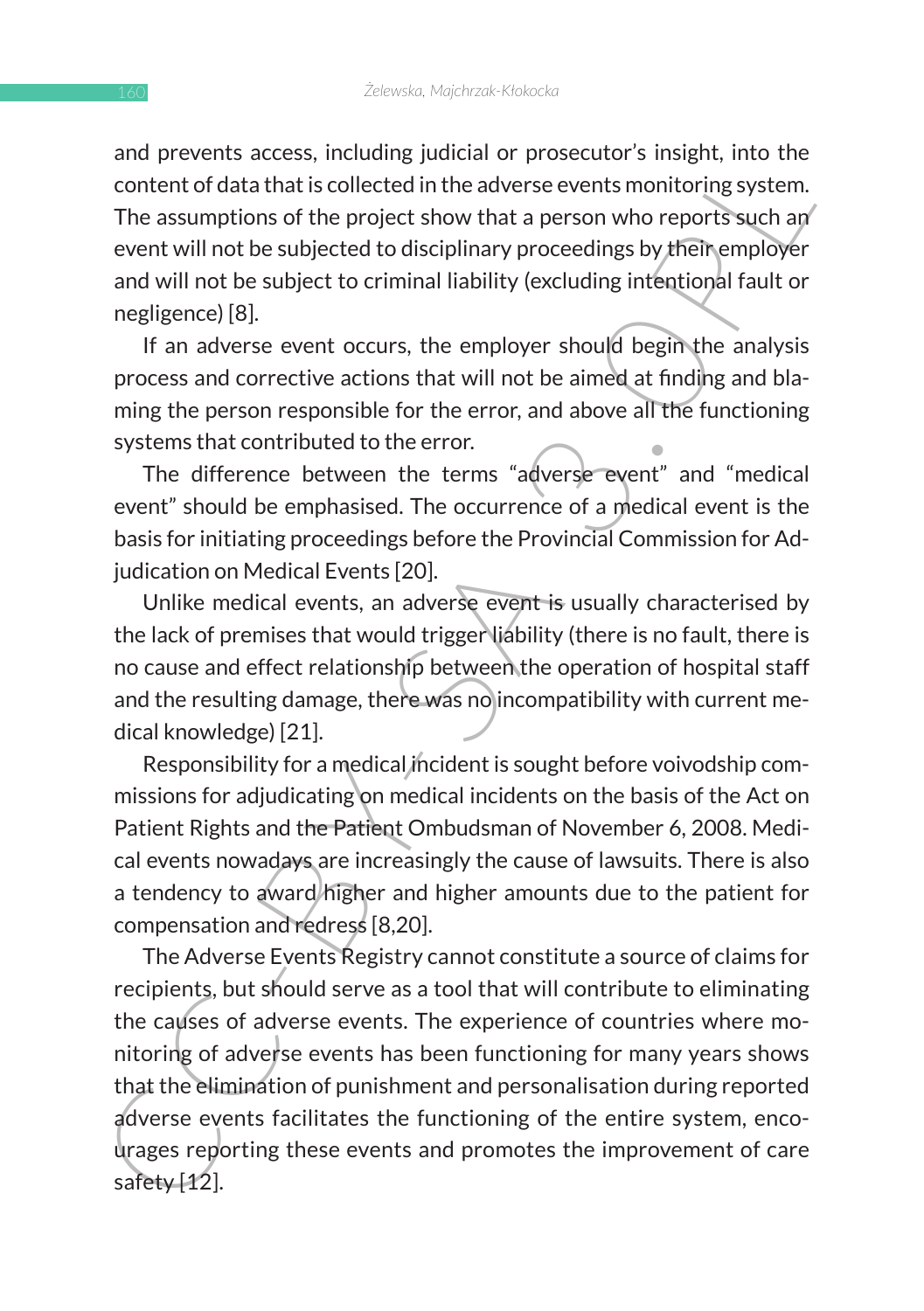A nurse practising their provision must be prepared or one-<br>repeated only calculated provision must be prepared or the constrained<br>applicable legal regulations regarding their profession in order to<br>do the involve fully co A nurse practising their profession must be prepared for the consequences of mistakes made. They should familiarise themselves with the applicable legal regulations regarding their profession in order to do their work fully consciously and safely. This applies, among others, to execution of medical orders. The nurse is obliged to enforce legible and understandable entries in the order sheet, because in the event of a mistake they will be responsible for the mistake [22].

### **Objectives**

The aim of the study is to investigate the causes of occurrence and knowledge about adverse events and the consequences of reporting them among nursing staff.

The following research hypotheses were formulated:

- The most common cause of adverse events is staff stress and fatigue (ergonomic problems).
- Nursing staff are aware of the consequences of an adverse event.

## **Material and methods**

The study was addressed to a group of nurses working in hospital wards in two hospitals in Trojmiasto. The study was conducted from February to March 2019. Sampling was random and participation in the study was fully anonymous and voluntary.

The diagnostic survey method and literature analysis were used in the work. A questionnaire technique was used. The author's questionnaire consisting of 17 questions, including 14 closed questions and 3 semi- -open questions, was used as a research tool.

Among the distributed questionnaires, 102 sheets were completed correctly and were used for further analysis using MS Excel. A descriptive, statistical and graphic method was used to present the results of the research.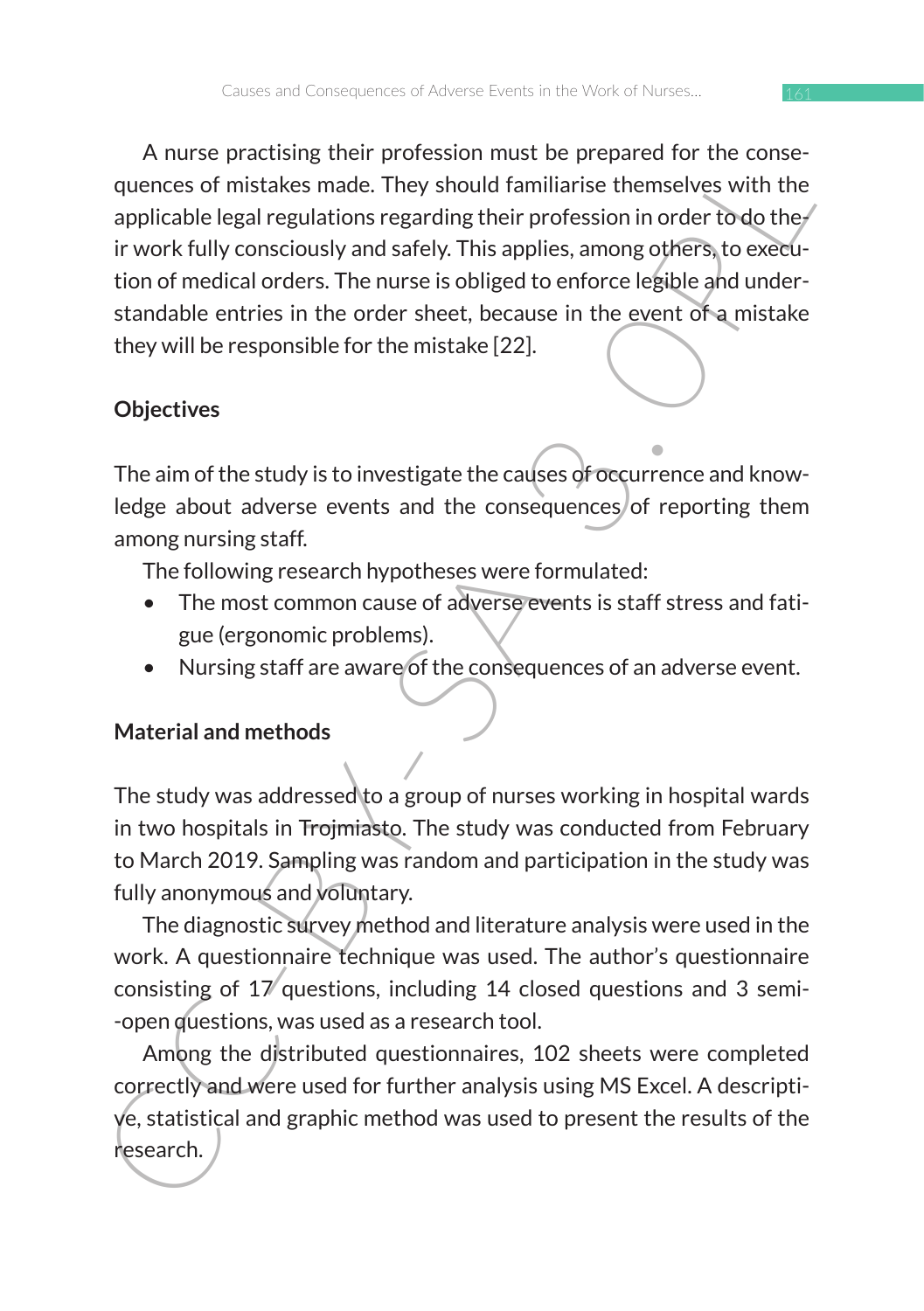#### **Study results**

The most numerous group among the respondents  $-41\%$  were respondents over 50 years of age, 31% were in the range from 41 to 50 years of age, and the least respondents (8%) aged 31-40 years of age (Fig. 4).



The highest percentage (40%) were respondents who graduated from medical vocational school, 23% of respondents had a bachelor's degree in nursing, while 12% had a master's degree in nursing (Fig. 5).

The most numerous group among the respondents (52%) were people with more than 25 years of experience, 21% of the respondents had 16 to 25 years of experience, 8% from 6 to 15 years, while 20% of the nurses surveyed had up to 5 years of work experience (Fig. 7).

## **Analysis of knowledge about adverse events**

When asked if they had ever witnessed an adverse event, most of the respondents – 80% – said they had observed the occurrence of an adverse event, 13% replied that they had not yet observed an adverse event, and 7% of respondents said they did not know whether they had ever observed an adverse event (Fig. 6).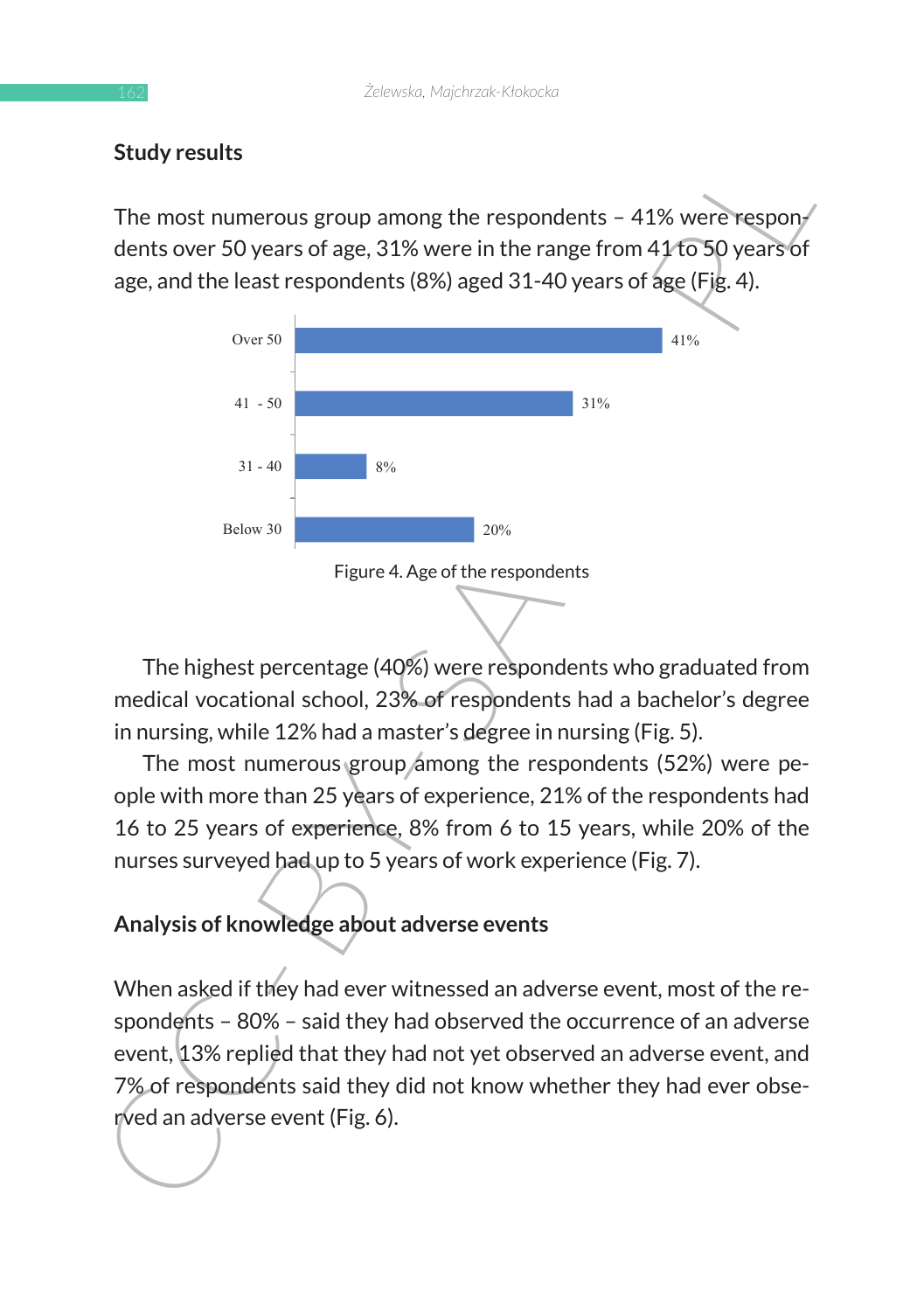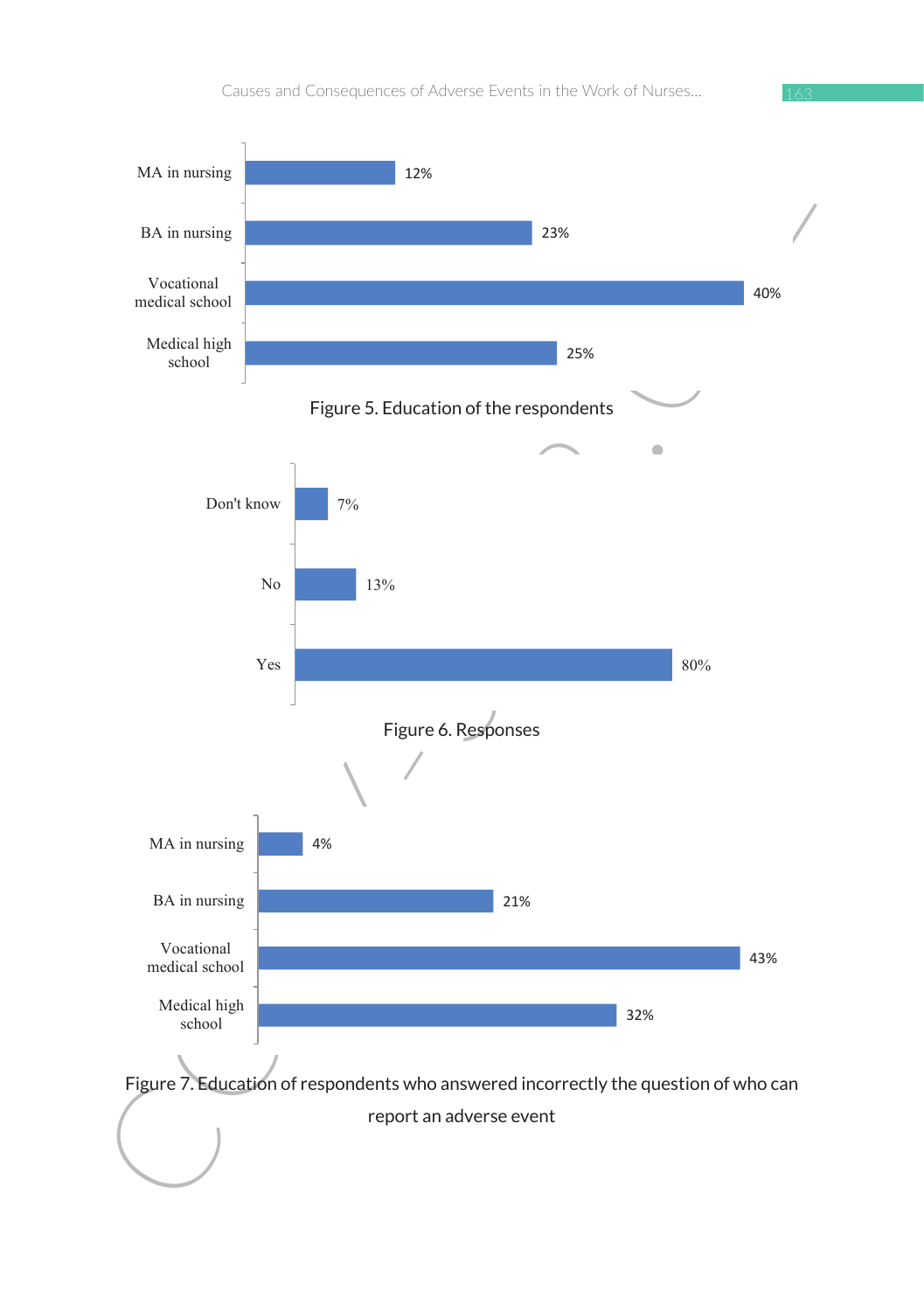Among the surveyed nurses who answered positively to the above question, every second person had more than 25 years of experience in the profession, 17% from 16 to 25 years of experience, 10% from 6 to 15 years and 24% of the respondents who have ever observed an adverse event had up to 5 years of work experience in the profession.

Also, 90% of respondents said that they know how to report the occurrence of an adverse event.

The next question checked the knowledge of the respondents about who can report the occurrence of an adverse event. The correct answer is the answer: "An adverse event can be reported by any employed person". This is how 48% of respondents answered, while the majority of respondents – 52% – incorrectly stated that an adverse event can only be reported by medical personnel.

Among those who answered the above question incorrectly, 43% had graduated from medical vocational school, 32% medical high school, 21% had a bachelor's degree in nursing, and 4% had a master's degree in nursing (Fig. 7).

Also, 70% of respondents said that they always reported the occurrence of an adverse event when they observed it, while every third person did not always report such an event. More than half of the respondents claimed that a monitoring system for adverse events is needed (56%), 26% said that in their opinion such a system is not needed, and 18% have no opinion.

Among its suiveyed intrass with although estimate pusitively to the alone<br>equation, every second person had more than 25 years of experience in<br>the profession, 17% from 16 to 25 years of experience, 10% from 6 to<br>15 years Respondents were asked whether they believe that the adverse event reporting system works independently of other systems, such as the complaint or criminal liability system. The correct answer is yes. The adverse event monitoring system works independently of other systems. Only 35% answered positively to the question, 19% answered that the system does not work independently of other systems. However, the largest number of respondents in the study group – 46% – did not know the answer to the question (Fig. 8).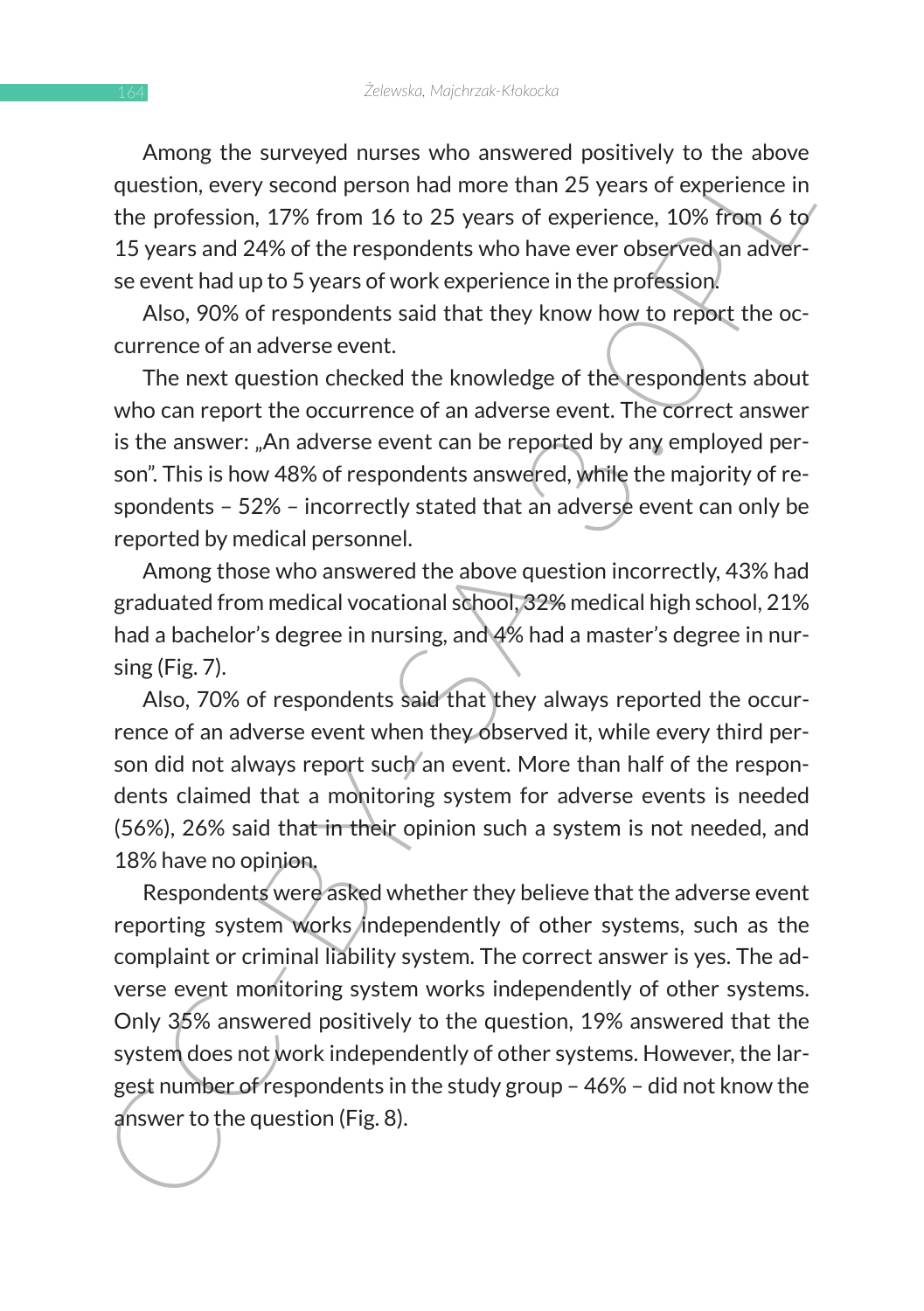

Figure 8. Knowledge of respondents about the operation of the AE monitoring system Figure 8. Knowledge of respondents about the operation of the AE monitoring system

Most respondents indicated the most frequent adverse event as mistake in drug administration (42%), falls – 29%, incorrect identification of the patient was indicated by 13%, failure of medical equipment - 12%, lack of equipment availability - 3%, other adverse events were indicated by 1% of respondents, mentioning employee infection here (Fig. 9).



Figure 9. Types of AE occurrence according to respondents

 $\sqrt{2}$ 

42% of the respondents indicated the wrong patient as the type of adverse event most often occurring in the event of a drug mistake, 29% indicated the wrong dose,  $26\%$  of the respondents indicated the wrong drug, while the wrong route of administration was indicated by 2% of the nurses surveyed. adverted international results and design to the control of the control of the control of the control of the c<br>.

 $M_{\text{Ost}}$  of the respondents indicated stress and fatigue (42%), insufficient nursing staff during on-call duty – 32%, 14% of respondents indicated poor communication in the team, 10% shift work, 3% wrong organi- $\frac{1}{2}$ ation of the workplace. No response was reported regarding exposure to biological, chemical and physical agents (Fig. 10). ing staff du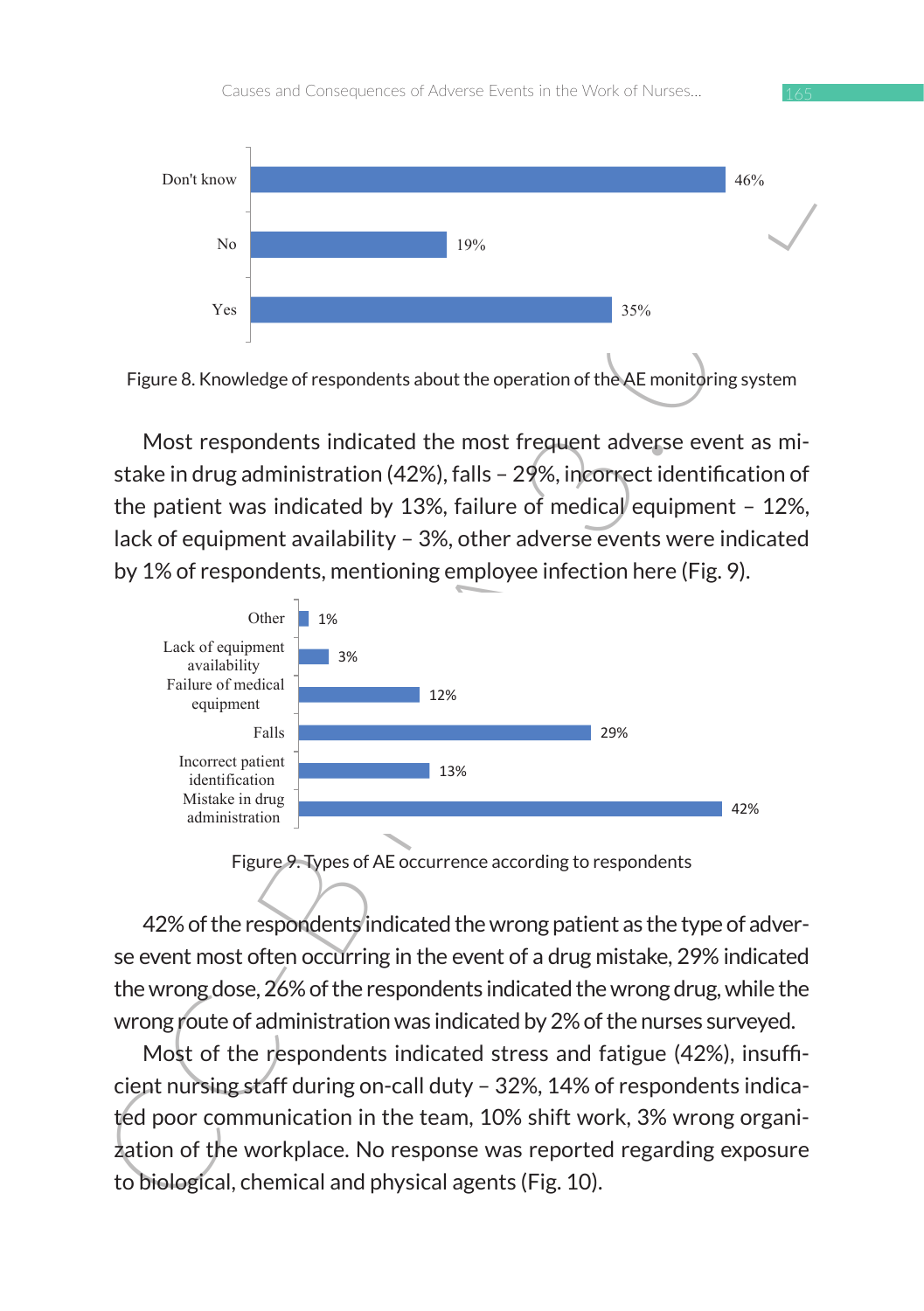

Figure 10. Factors impacting the occurrence of AE

Respondents were asked whether they were aware of the consequences of reporting an adverse event. Most respondents – 86% said they were aware of these consequences, while 14% said they were not aware of them.

The knowledge of the surveyed nurses about whether persons reporting an adverse event could be subject to disciplinary or court proceedings by the employer was also checked. The analysis showed that 42% of respondents did not know the answer to the question asked. 32% of respondents said that persons reporting an event could not be subject to such proceedings, while 25% of the surveyed group replied that a person reporting an adverse event could be subject to disciplinary or judicial proceedings by the employer (Fig. 11).

The respondents answered the question about the knowledge of how the risk management system works. 44% of respondents answered affirmatively, 9% of respondents did not have knowledge about this topic, while almost every second person (47%) among the respondents did not know the answer to the above question (Fig. 12).

According to 61% of respondents, ensuring a high level of patient safety is affected by taking actions to eliminate the cause of an undesirable event, 15% indicated the implementation of corrective and preventive actions, 14% of respondents – analysing and drawing conclusions, responsibility for their actions and actions of colleagues having impact on patient safety was indicated by 11% of respondents (Fig. 13).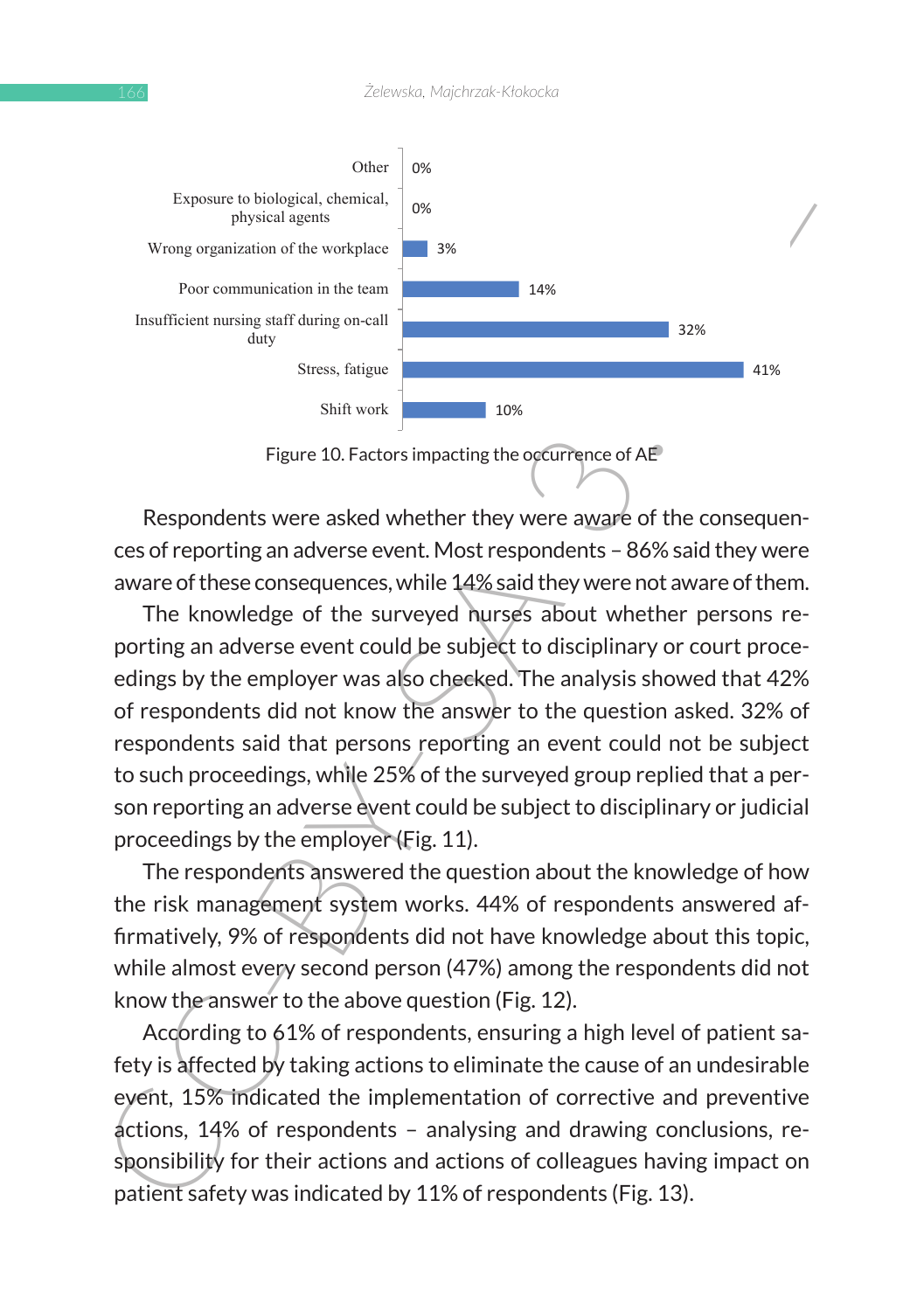

Figure 11. Respondents' knowledge about the behaviour of the employer



Figure 12. Respondents' knowledge of the risk management system at their workplace

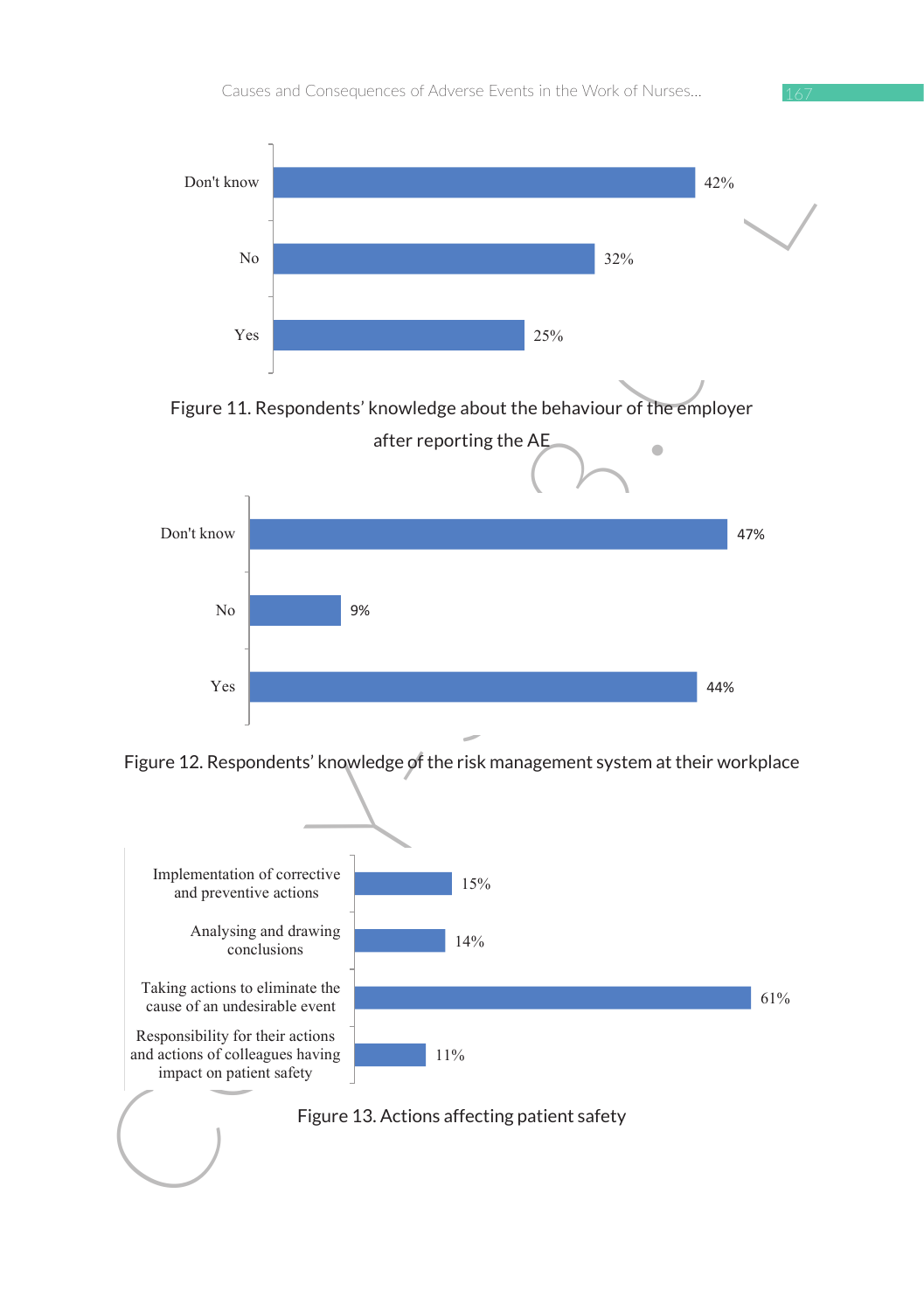#### **Discussion**

The aim of the study was to investigate the causes of occurrence and knowledge about adverse events and the consequences of reporting them among nursing staff. The obtained results of the study responded to the research problems posed and partly confirmed the previous hypotheses.

Adverse events are a serious health care problem. According to WHO and the European Commission research, the incidence of adverse events is steadily increasing. According to them, 27% of the European Union citizens surveyed have personally experienced an adverse event or the respondent's family has experienced it. [23].

Discussion<br>
The aim of the study was to investigate the causes of occurrence and<br>
the knowledge about adverse events and the consequences of reproducts<br>
among nursing staff. The obtained results of the study responded to Our own research shows that 80% of the surveyed nurses witnessed an adverse event. Nurses with longer work experience were more likely to witness such an event. Almost half of them had over 25 years of professional experience. Similar are the results from research conducted in 2015 by the Society for the Promotion of Quality of Health Care in Poland. According to them, the youngest staff were the least frequently involved in adverse events [24].

Most of the surveyed nurses (56%) thought that an adverse event monitoring system was needed, and almost all (90%) said they knew how to report an adverse event. Despite this, they still do not always report the occurrence of such an event.

Of the respondents who observed an adverse event, 30% did not always report this fact. Similarly, the research conducted by Mayo and Duncan, according to which only 45.6% of the examined group of nurses believe that all adverse events are reported [25].

The vast majority of respondents (86%) said they were aware of the consequences of reporting an adverse event. However, the results of the study prove that nurses' knowledge of adverse events and their consequences is still low.

Over half of the respondents (52%) incorrectly stated that only medical personnel can report an adverse event. Only 35% of respondents said that the adverse event monitoring system works independently of other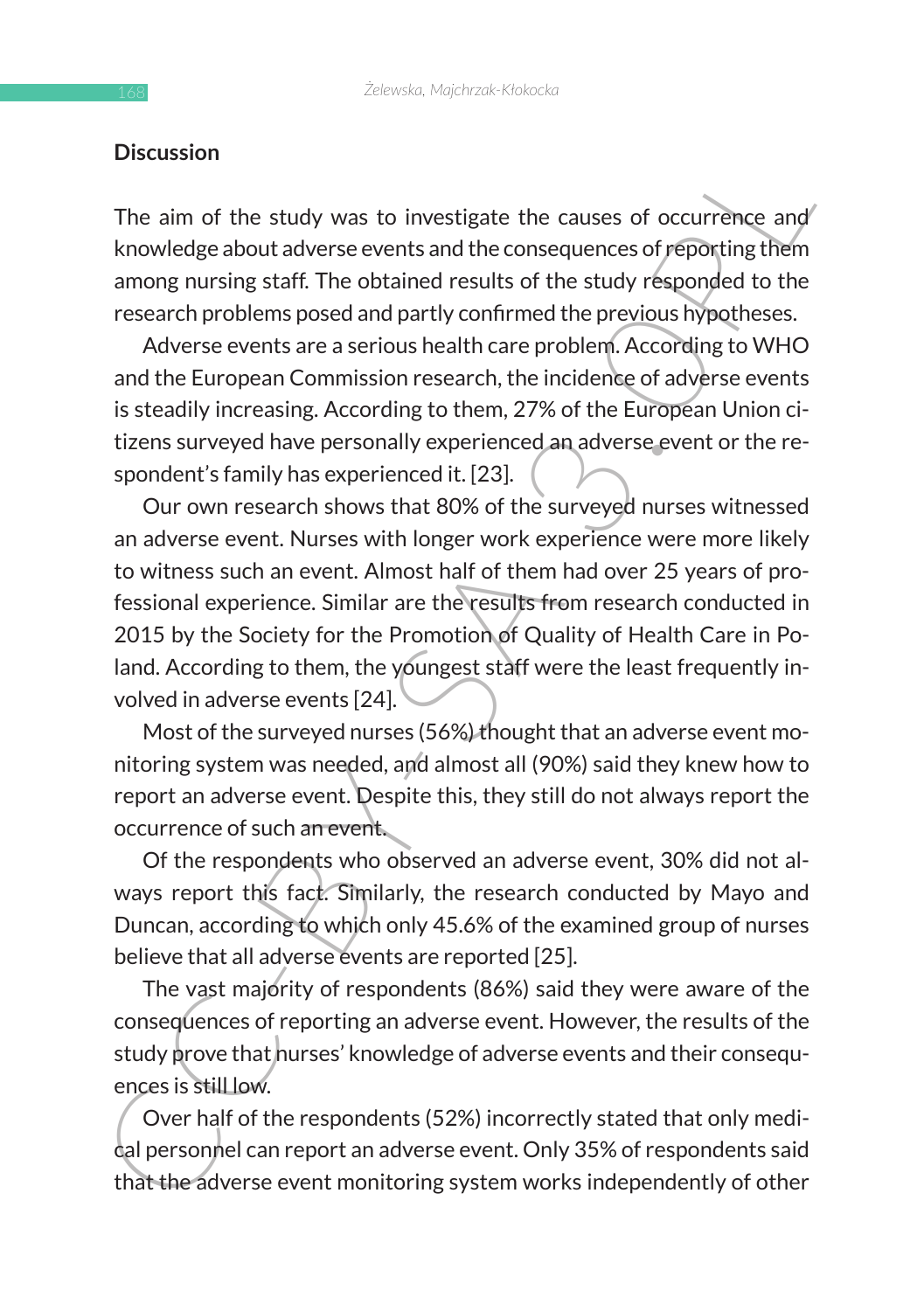systems. Only every third person answered correctly the question about the employer's conduct towards the employee after reporting the incident. Every fourth person believes that after reporting a ZN, they may be subject to disciplinary or court proceedings, and only less than half of the respondents (44%) knew that a risk management system was enabled in their workplace.

It is probably the above mentioned factors, such as insufficient knowledge of nursing staff about adverse events and their consequences, that not all of the occurring AEs were reported. Similar results present the research of Fry and Dacey. According to them, the frequency of reporting adverse events is significantly influenced by the level of nurses' knowledge about AE [26].

 However, research by Tang et al. shows that the most common reasons for nurses not reporting adverse events include emotional factors such as guilt, fear and fear of colleagues' reaction [27].

systems. Only every turn person aniswerea correctly the employer's conduct towards the employe after reporting the incl-<br>dent. Every fourth person believes that after reporting the incl-<br>dent. Every fourth person believes In the study, respondents indicated a mistake in drug administration (42%) as the most common adverse event. Most often, this type of event was considered to be associated with misidentification of the patient. The same is confirmed by research carried out by the Society for the Promotion of Quality of Health Care in Poland. It shows that the most common problem is drug-related adverse events. Every fifth respondent (20.2%) encountered them, and every fourth (26.8%) in medical treatment wards [24].

In the own study, the most common cause of adverse events among nurses the respondents indicated the ergonomic problems such as stress and fatigue (41%), followed by insufficient nursing staff during on-call time (32%). The results of the Society for the Promotion of Quality of Care report indicate similarly. Respondents considered the staff's too high workload to be a reason for the occurrence of AE. As much as 87.5% of respondents agreed with this [24].

 The results of the RN4CAST study also confirm that excessive workload, which results from insufficient nursing staff, can lead to many negative phenomena, such as underestimating the quality of medical care provided and increasing patient mortality [24].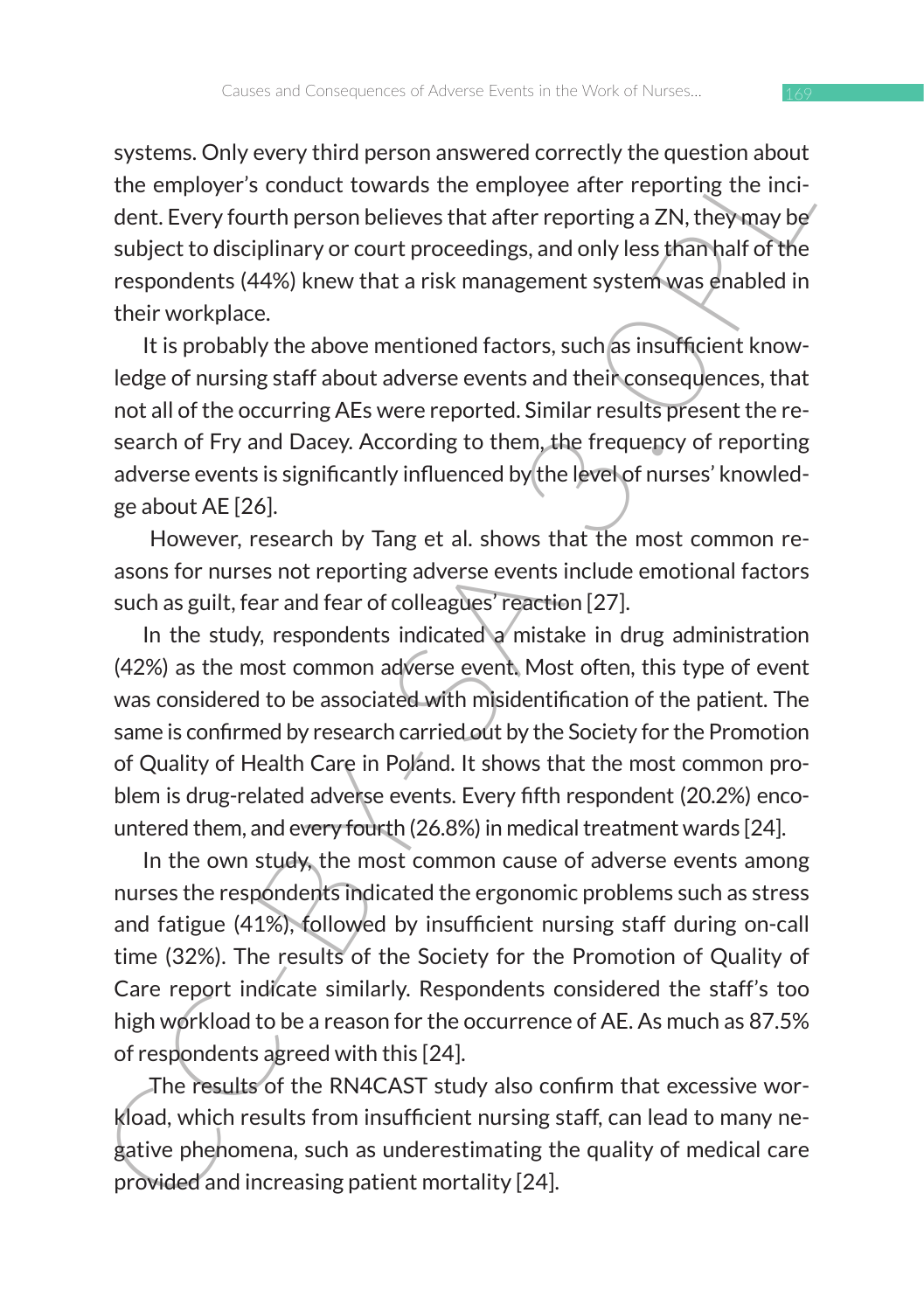In the survey of the Society for the Promotion of Health Care Quality, every third person indicated the exchange of personnel experience as a potential opportunity to prevent adverse events. Medical staff also pointed out the need for further education and training related to caring for patient safety and thereby preventing adverse events [24].

In own study, three out of five respondents (61%) considered taking action to eliminate the cause of an adverse event as an effective method to ensure a high level of patient safety. This answer outweighs the other answers significantly.

In the survey of the society for the rotational Care Quality are represented the exchange of personnel care capacities approximate the exchange of personnel experience as a potential opportunity to prevent adverse events. After analysing the results of own research, it can be concluded that there are significant similarities to the results obtained from other studies conducted to date on adverse events. Although most respondents report an adverse event, these actions are still not sufficient. Organising training for nurses that complement their knowledge of adverse events and their potential consequences could significantly affect the frequency of reporting.

#### **Conclusions**

- 1. Nurses with more years of experience more often observe adverse events.
- 2. Nurses do not always report an adverse event if they observe it.
- 3. An adverse event monitoring system is needed.
- 4. Nurses' level of knowledge about the adverse event monitoring system is insufficient.
- 5. Not all nurses are aware of the consequences of adverse events.
- 6. The main cause of adverse events are ergonomic problems, including staff stress and fatigue, and insufficient nursing staff during on-call time.
- 7. The most common type of adverse event among nurses is a medication error due to misidentification of the patient
- 8. Ensuring a high level of patient safety is influenced by taking action to eliminate the occurrence of an adverse event.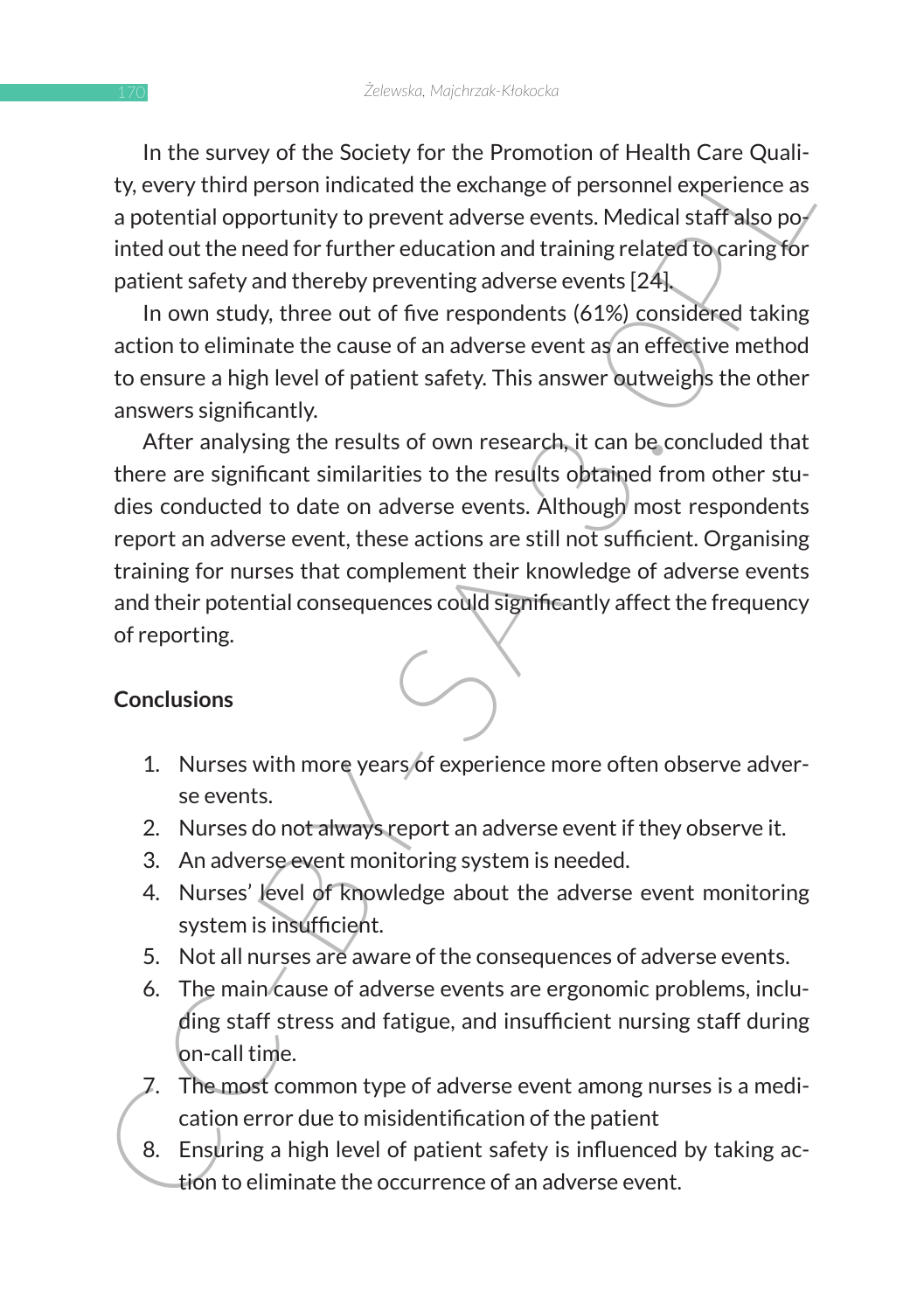# **References**

1. Pokorski J. Medyczne i pozamedyczne czynniki bezpieczeństwa pacjenta oraz jakości w opiece zdrowotnej. Streszczenia. Konferencja: Bezpieczeństwo pacjenta w ujęciu holistycznym. Kraków; 2014. p. 42-43.

2. Bała M, Gajewski P. Zdarzenia niepożądane jako element oceny jakości opieki medycznej w programie akredytacji szpitali. Medycyna Praktyczna 2012; 1: 121-125.

References<br>
1. Pokorski J. Medyczne i pozamedyczne czynniki bezpieczeństwa pa/<br>
cjenta oraz jakości w opiece zdrowotnej. Streszczenia. Konferencja: Bezpieczeństwo pacjenta w ujęciu holistycznym. Kraków: 2014, p. 42-43.<br>
2. 3. Brennan TA, Leape LL, Laird NM et al.: Incidence of adverse events and negligence in hospitalized patients: results of the Harvard Medical Practice Study. The New England Journal of Medicine 1991; 324(6): 370-376.

4. Grober E, Bohnen J. Defining medical error. Canadian Journal of Surgery 2005; 48(1): 39-44.

5. Kohn LT, Corrigan JM et. al. To err is human: building a safer health system. Washington: National Academy Press; 2000.

6. Marczewska S. Błąd medyczny w pielęgniarstwie. Niczego nie ukrywać! Magazyn Pielęgniarek i Położnych 2010; 12: 24-25.

7. Brzezińska-Grabarczyk D. Zdarzenia medyczne. In: Brzezińska-Grabarczyk D, Narolski M, eds. Prawo o działalności leczniczej w praktyce. Przekształcenia zakładów opieki zdrowotnej. Warszawa; 2012. p. 150.

8. Serwach M. Odpowiedzialność za zdarzenia medyczne według nowego prawa – pytania i odpowiedzi. Medycyna Praktyczna 2011; 9: 122.

9. Serwach M. Odpowiedzialność za zdarzenia medyczne – nowe regulacje prawne. Medycyna Praktyczna 2011; 6: 106.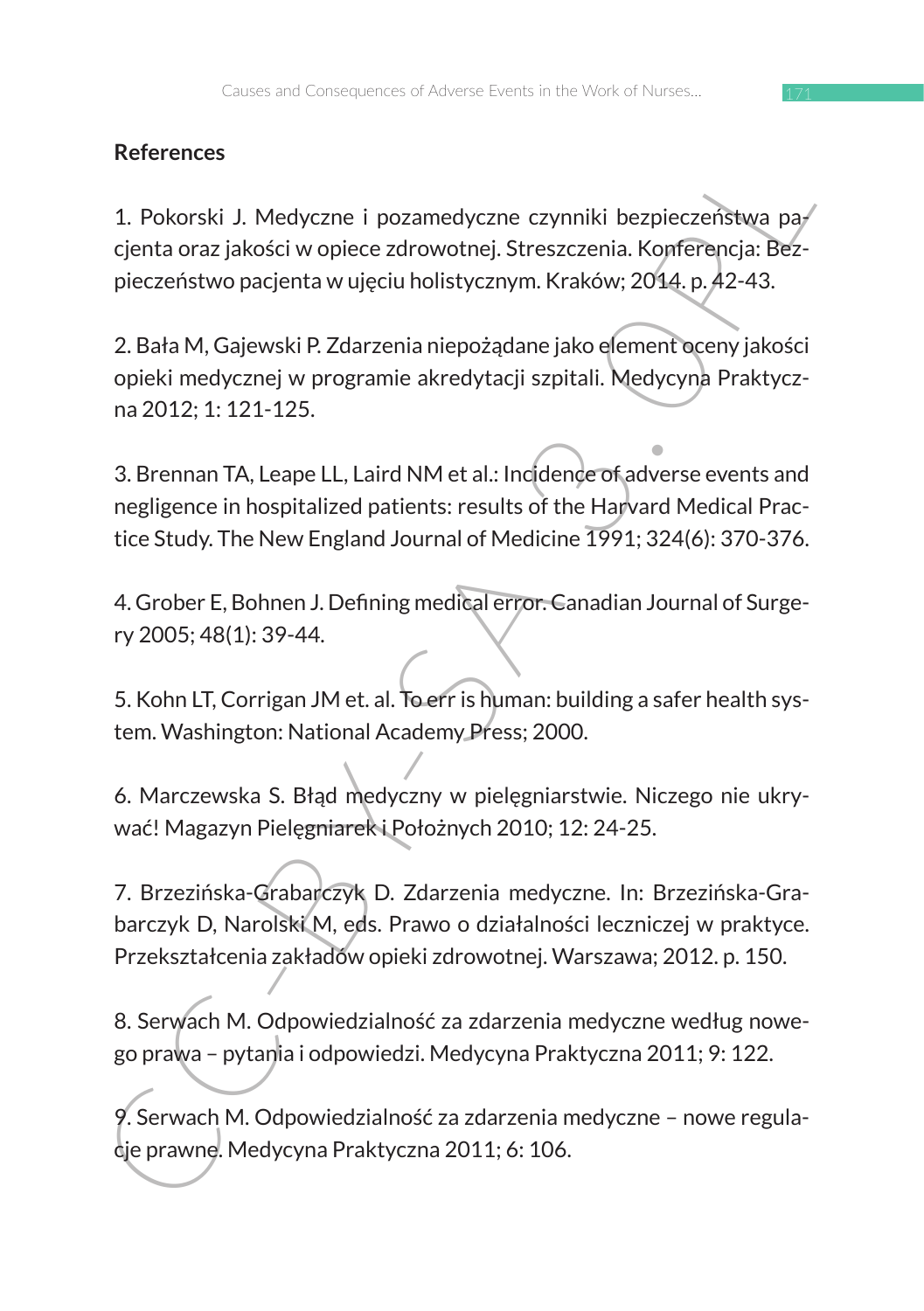10. Reason JT. Understanding adverse events: the human factor. In: Vincent C. Clinical risk management: enhancing patient safety. London: BMJ Publishing Group; 2001. p. 9-30.

11. Beard P, Hoffman CE et al. Canadian Incident Analysis Framework. Canadian Patient Safety Institute; 2012.

12. Czarnecka G, Czauderna P et al.: Bezpieczeństwo pacjenta: monitorowanie zdarzeń niepożądanych. Kraków: Centrum Monitorowania Jakości w Ochronie Zdrowia; 2018.

13. Piątek A. Błędy i wykroczenia w praktyce zawodowej pielęgniarek i położnych a bezpieczeństwo pacjentów. Zdrowie Publiczne 2005; 115(4): 465-470.

14. Reason JT. Managing the risks of organizational accidents. Aldershot: Ashgate; 1997.

15. Pokorski J. Ergonomiczne uwarunkowania błędów medycznych. In: Pokorski J, Pokorska J, Złowodzki M, eds. Błąd medyczny. Uwarunkowania ergonomiczne. Kraków: PAN; 2010. p. 205-225.

10. Reason J1. Understanding adverse events. the initial racistor. In: vin-<br>
cent C. Clinical risk management: enhancing patient safety, London: BMJ<br>
Publishing Group; 2001, p. 9-30.<br>
11. Beard P, Hoffman CE et al. Canadia 16. Tevis S, Schmocker R, Wetterneck T. Adverse Event Reporting: Harnessing Residents to Improve Patient Safety. Journal of Patient Safety 2017 October [Epub ahead of print].

17. Gault W. Blame to aim, risk management in the NHS. Risk Management Bulletin 2002; 7: 6-11.

18. Borek E, Janus A et al. Raport bezpieczny pacjent – kierunki koniecznych zmian systemowych; 2017.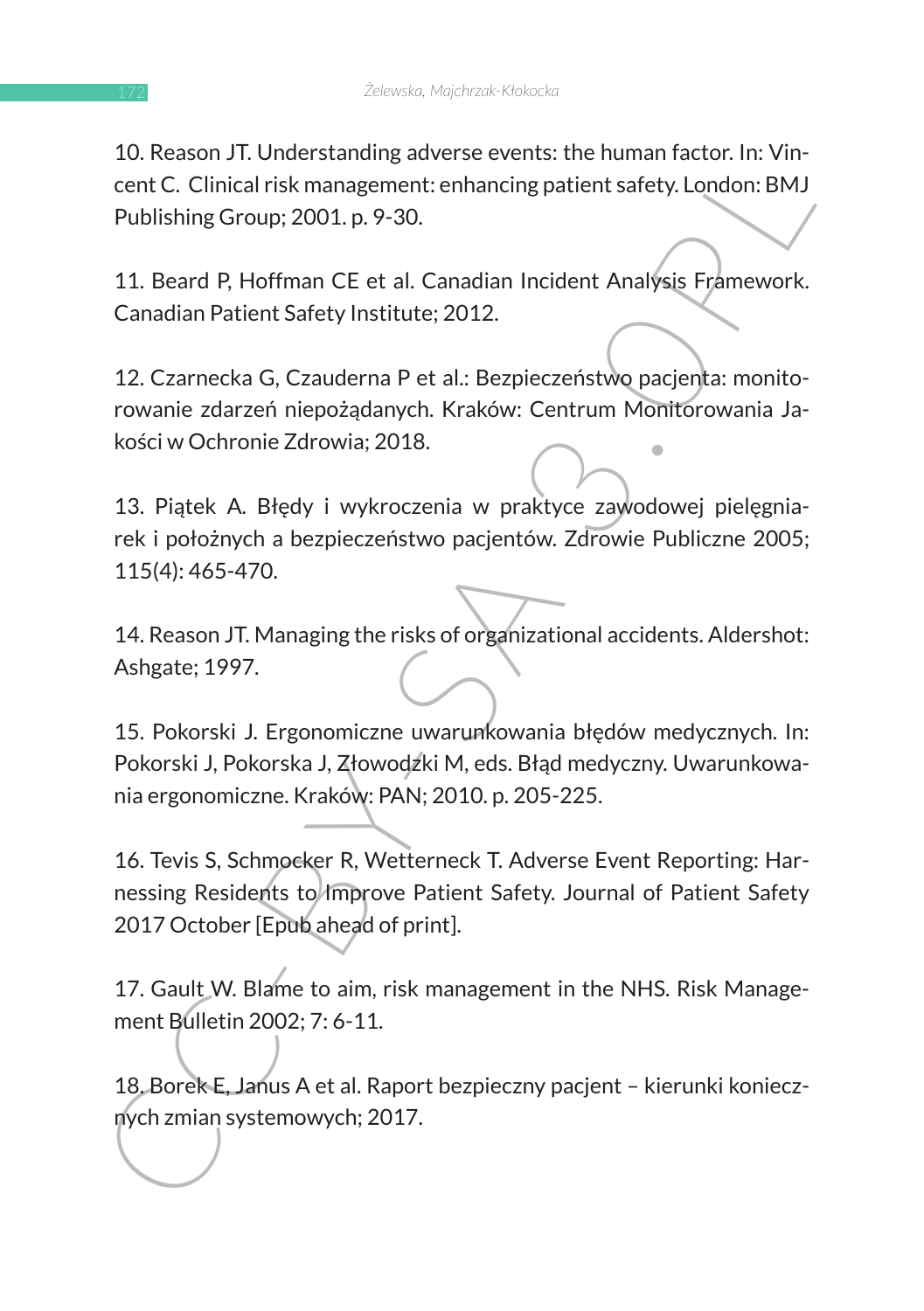19. Kutryba B, Kutaj-Wąsikowska H et al. Zdarzenia niepożądane. Analiza przyczyn źródłowych zdarzeń niepożądanych. Centrum Monitorowania Jakości. Kraków; 2015. p. 5-26.

20. Chojnacki J. Przyczyny oraz konsekwencje prawne zdarzeń niepożądanych oraz zdarzeń medycznych. Bezpieczne warunki pracy pielęgniarek i położnych – materiały konferencyjne. Warszawa; 2018. p. 44-54.

21. Kaźmierski A, Pachciarz A et al. Meritum Prawo Medyczne. Warszawa: Wolters Kluwer; 2016. p. 415-416.

22. Kieczka K. Opieka profesjonalna i zakres kompetencji pielęgniarek w Polsce w świetle prawa w ostatnim stuleciu. Pielęgniarstwo XXI w. 2010; 1-2: 81-86.

23. European Commission: Patient Safety and Quality of Care. Special Eurobarometer report 411 [Internet]. June 2014. Available from: http://ec.europa.eu/health/patient\_safety/docs/ebs\_411\_en.pdf [cited 21.09.2017].

17. Kutyua Is, Kutay-vashkowska ret at. Zazl zemla mepuzadam, exampendie. Antalien and a haddical methanological and a haddical Kraków; 2015. p. 5-26.<br>
20. Chojnacki J. Przyczyny oraz konsekwencje prawne zslązeni niepożąda 24. Towarzystwo Promocji Jakości Opieki Zdrowotnej w Polsce: Badanie opinii personelu lekarskiego i pielęgniarskiego na temat zgłaszania zdarzeń niepożądanych oraz wymogów, jakie winny spełniać systemy raportowania w opiece zdrowotnej. Kraków; 2015. p. 79-127.

25. Mayo AM, Duncan D. Nurse perceptions of medication errors: what we need to know for patient safety. Journal of Nursing Care Quality 2004; 3(19): 209-217.

26. Fry MM, Dacey C. Factors contributing to incidents in medicine administration: Part 2. British Journal of Nursing 2007; 16(11): 676-681.